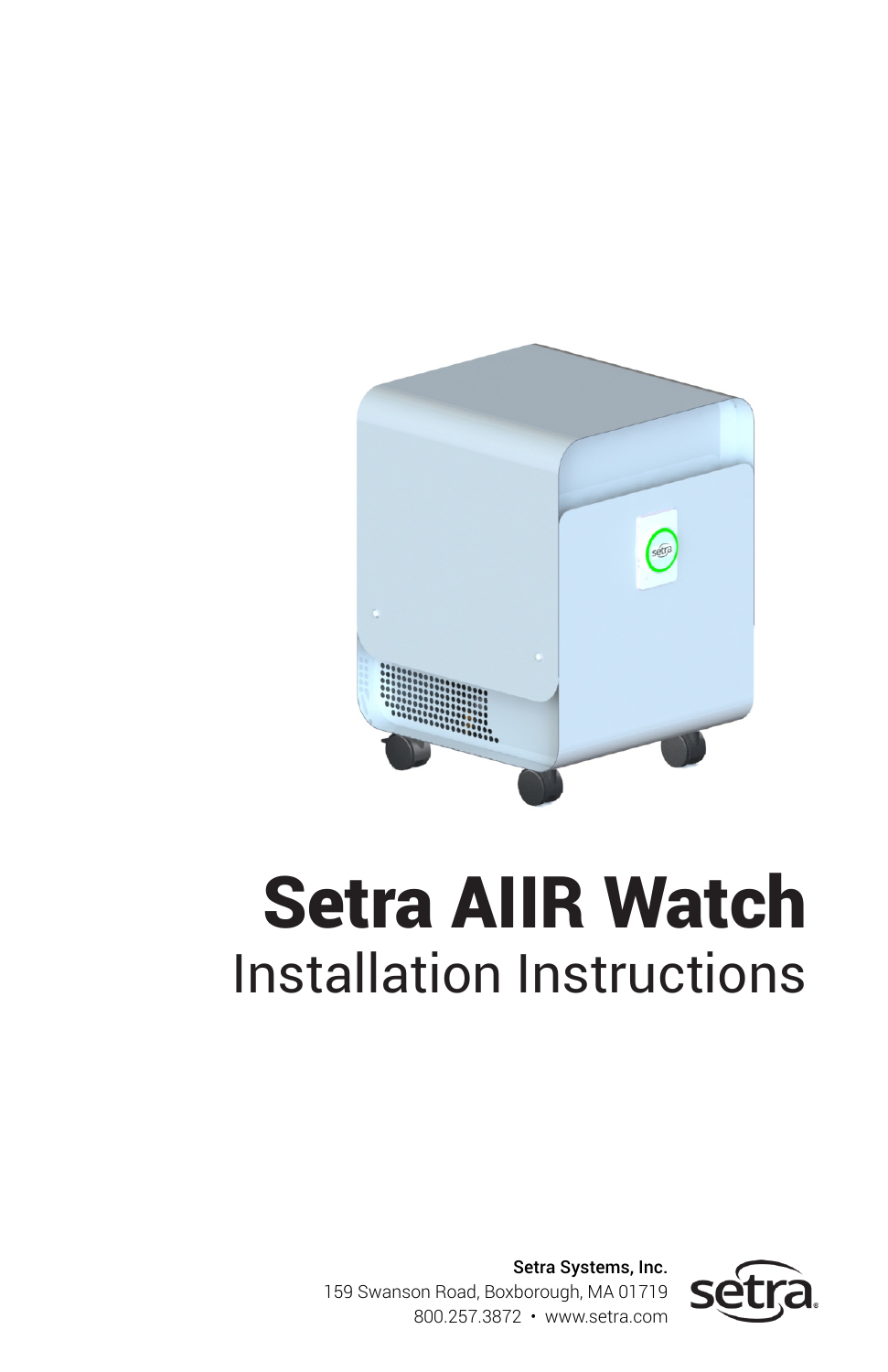### **Table of Contents**

The material in this document is for information purposes only and is subject to change without notice. Setra Systems assumes no responsibility for any errors or for consequential damages that may result from<br>the use or misrepresentation of any of the material in this publication.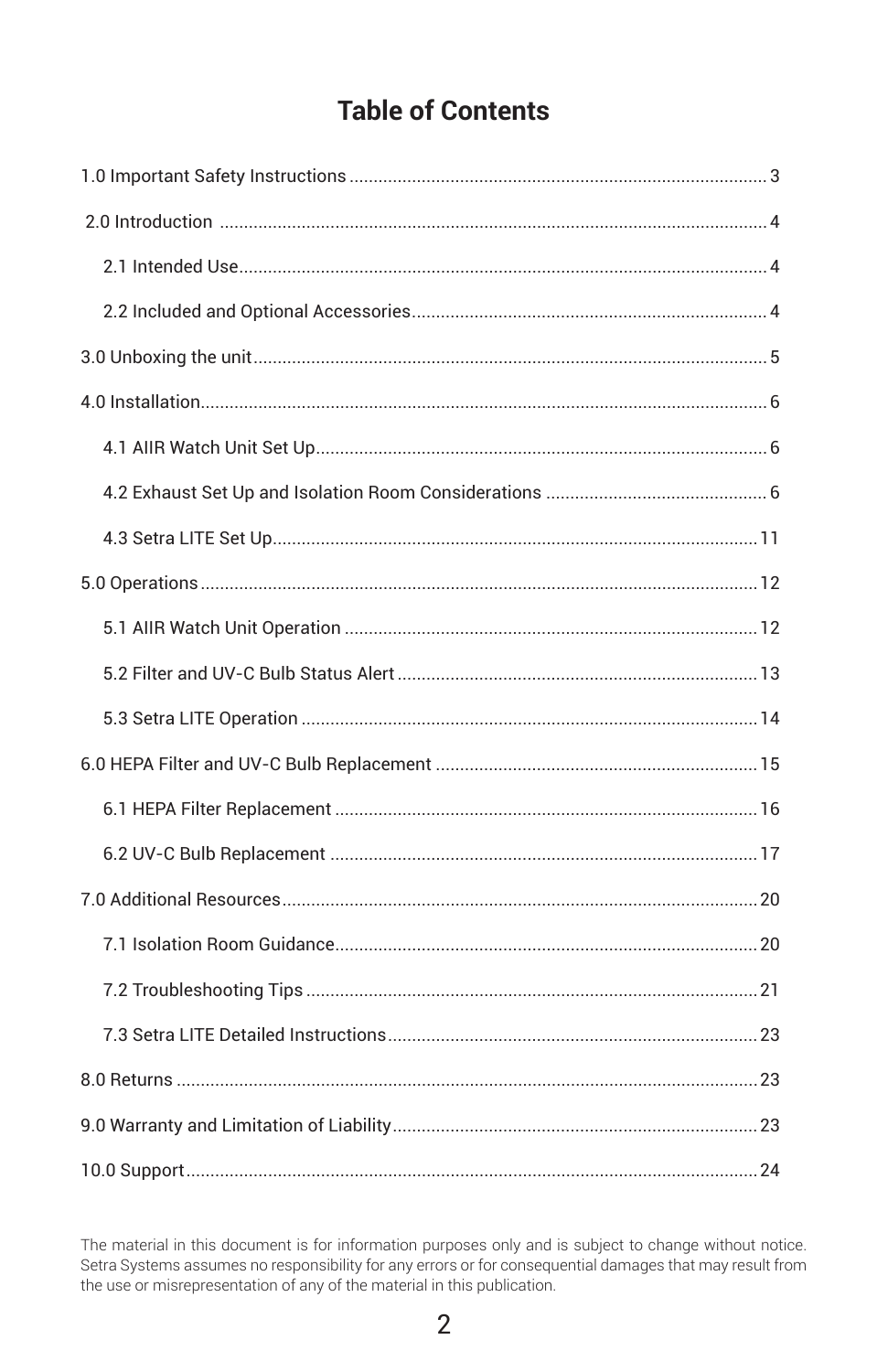# 1.0 Important Safety Instructions

#### **READ AND SAVE THESE SAFETY INSTRUCTIONS BEFORE USING THE AIIR WATCH.**

When using electrical appliances, basic precautions should always be followed to reduce the risk of fire, electrical shock, and injury to persons, including the following:

- 1. Read all instructions before operating the AIIR Watch.
- 2. Always place the AIIR Watch on a firm, flat, and level surface.
- 3. Place the AIIR Watch in an area where it is not easily accessible to children.
- **4. DO NOT** sit, stand, or place heavy objects on the AIIR Watch.
- 5. Do not place the AIIR Watch near any heat sources such as stoves, radiators, and heaters.
- 6. Do not use the AIIR Watch where combustible gases or vapors are present.
- 7. Do not use the AIIR Watch outdoors.
- 8. Before using the AIIR Watch, check the power cord for any signs of damage. If the cord is found to be damaged, **DO NOT USE** and return the AIIR Watch to the manufacturer under the warranty agreement for repair. See Section 8.0 of these Instructions for Return/ Repair guidance.
- 9. This appliance has a 3-prong grounded plug, to reduce the risk of shock, this plug is intended to fit only one way in a 3-prong grounded receptacle wall outlet. If the plug does not fit securely in the outlet, contact a qualified electrician. **DO NOT** use a 2-prong adapter to defeat the grounded safety feature. **DO NOT** attempt to defeat the grounded plug set up or modify in any way.
- 10. This appliance has a safety interlock switch designed to prevent inadvertent removal of the outer panel with the unit still in operation. **DO NOT** attempt to defeat this interlock safety switch and always turn OFF unit and DISCONNECT power plug from wall outlet prior to servicing the unit.
- **11. DO NOT** reach into the exhaust port of the unit with hands and **DO NOT** attempt to place foreign objects inside the exhaust port. This could result in injury or damage to the unit.
- 12. To disconnect the AIIR Watch, first turn the on/off switch to the OFF position, then grip the plug and pull it from the wall outlet. Never pull by the cord.
- 13. A loose fit between the AC power outlet (receptacle) and plug may cause overheating and a distortion of the plug. Contact a qualified electrician to replace loose or worn outlets.
- **14. DO NOT** run power cord under carpets and do not cover with throw rugs. Arrange cord such that it will not be tripped over.
- 15. Always turn the AIIR Watch controls to the OFF position and unplug from the wall outlet when not in operation or while being serviced or cleaned.
- 16. Never tilt or attempt to move the AIIR Watch while it is operating. Be sure to UNPLUG the AIIR Watch before moving it.
- 17. The AIIR Watch requires regular replacement of the HEPA filter and UV-C bulbs during its useful life. Refer to the HEPA Filter and UV-C Bulb Replacement sections of these Instructions. Never clean nor service the AIIR Watch in any manner other than as instructed in this manual.
- **18. WARNING**: Skin or eye damage may result from directly viewing the light produced by the lamp in the AIIR Watch. Always disconnect power before re-lamping or servicing the UV-C bulbs or any other part of the AIIR Watch. Replace UV-C bulbs with a Setra nonozone UV-C bulb, ordered from Setra Systems. The UV-C bulbs are designed specifically for this AIIR Watch product.
- **19. DO NOT** direct exhaust flow directly at individuals, walls, or furniture.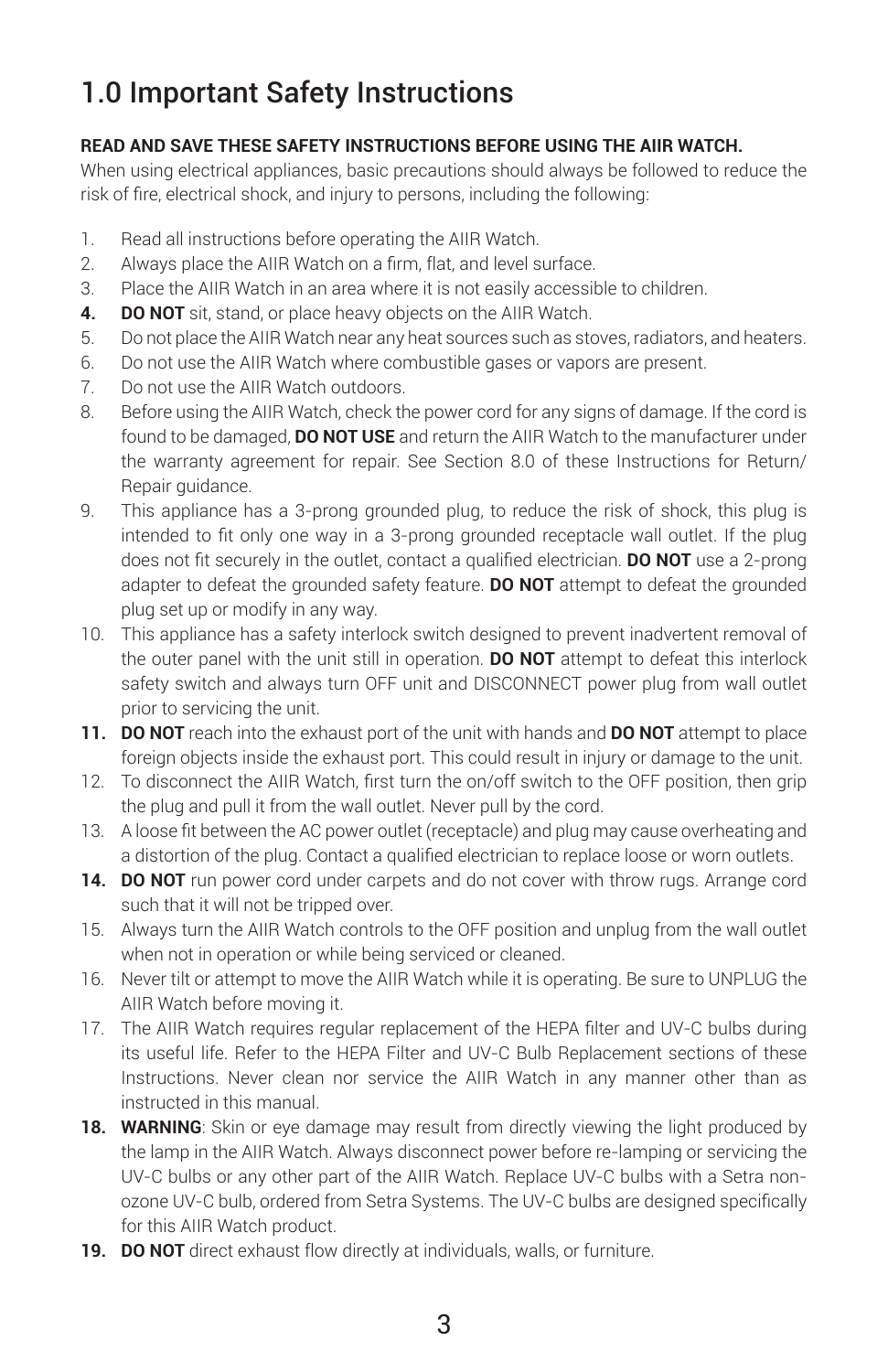20. If you notice the indication light on the unit turns RED this indicates the UV-C bulbs are 500 operating hours away from end of life. Be sure to replace the UV-C bulbs as soon as possible to avoid unsafe operation of the unit due to end of life UV-C bulbs. Contact the manufacturer for proper replacement UV-C bulbs and review Section 6.2 of these Instructions for replacement instructions.

**The sealed UV bulbs contain a small amount of mercury. Dispose of these items at household hazardous waste collection sites only. If the UV bulb breaks, do not vacuum or handle with your bare hands.** 

**WARNING: To reduce the risk of fire or electric shock, DO NOT use the AIIR WATCH with any solid speed control device.**

# 2.0 Introduction

The Setra AIIR Watch is the versatile solution for creating safer spaces through increased clean air circulation. Exhaust de-contaminated air out of a space, create negative pressure for isolation, and incorporate comprehensive air purification with the Setra AIIR Watch.

The Setra AIIR Watch Negative Pressure Air Quality Module is quiet and compact. It can be easily brought into and installed in rooms to turn them into negative isolation spaces to prevent contaminated air from escaping into areas outside the isolation space.

The Setra AIIR Watch can also be ordered as a comprehensive air purification solution to recirculate purified air and increase air circulation.

#### **2.1 Environment**

The Setra AIIR Watch is designed to be used in various air sterilization scenarios. The unit can generate negative pressure in properly sealed and sized spaces, by pulling the air into the unit and exhausting it outside of the sealed space. The unit sterilizes the air via HEPA filtration and UV-C light to provide safe exhaust air that is then removed from the space using the included exhaust accessories. The exhaust process enables the creation of a negative pressure space.

A second application is the sterilization of the air within a space. Air is taken into the unit, sterilized and then returned to the space, acting as an air purifier. This application does not create a negative isolation room but rather sterilizes the air in that space or extended areas while also increasing air circulation.

#### **2.2 Included and Optional Accessories**

The Setra AIIR Watch, when ordered for use as a Negative Pressure Air Quality Module under part number AIIR06AA will include the following items:

- 1. AIIR Watch Unit
- 2. Flexible Exhaust Hose with Two Worm-Gear Clamps
- 3. Telescoping Exhaust Vent Assembly
- 4. Setra LITE Room Pressure Monitor
- 5. Setra LITE Quick Mount Kit Accessories:
	- a. Battery pack
	- b. AC adapter with 6-foot cord
	- c. RPS Single Gang Filtered Pressure Port
	- d. Mounting Bracket

The Setra AIIR Watch, when ordered for use as an Air Purifier under part number AIIR06NN includes ONLY the AIIR Watch unit as none of the exhaust accessories are needed in that scenario.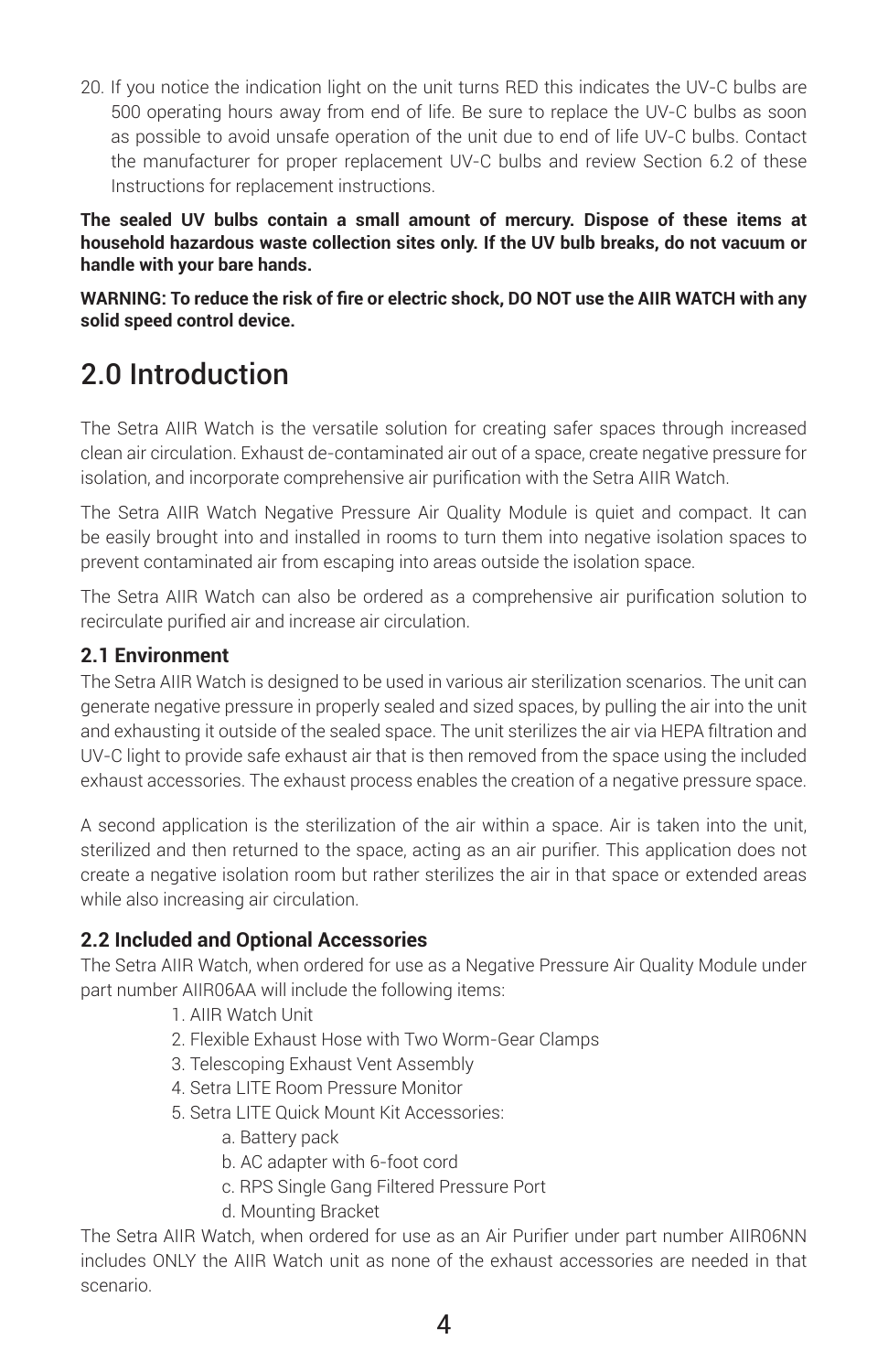# 3.0 Unboxing the Unit

The Setra AIIR Watch comes assembled and ready to use after removal of the packaging and screwing in th UV bulbs. The AIIR Watch unit weighs 55 pounds and it is recommended that 2 people are used to remove the unit from the box as shown in the images below.

- 1. Open the box top.
- 2. Remove black foam insert.
- 3. Grasp the unit while still in the polybag by the top, lift unit straight up and set the unit onto the floor. When placing the unit onto the floor, be aware that the unit has 4 wheels at its base with 2 locking casters. Remember to bend with knees, not back.
- 4. Unfasten the top of the polybag and pull downward off of the unit.
- 5. Lift the unit out of the polybag and set it on the floor.
- 6. Remove the black shipping foam from the two side inlet grills.
- 7. The top of the unit needs to be removed to dispose of the inner packaging. Unscrew and remove the four white thumbscrews from the outer panel. Remove the top panel section by lifting it straight up off the unit.
- 8. Remove the four white shipping blocks by sliding them towards the middle of the unit and lifting them up.
- 9. Unclasp and remove the filter box lid, shown below (insert image).
- 10. Remove the HEPA filter for ease of access to the UV bulbs. Remove UV bulbs from their boxes, handling only by the white packaging to protect bulb life.
- 11. Insert and screw the first bulb in to one of the provided sockets inside the filter box. Repeat with the second bulb. Verify tightness by grasping the ceramic base of the bulb to tighten. Be cautious no to over-tighten bulbs.
- 12. Remove the white foam insert from both bulbs by sliding upward.
- 13. Replace the HEPA filter as shown below with BLUE side facing forward.
- 14. Replace and secure the filter box lid. Replace the top of the unit and secure with the four thumbscrews. The AIIR Watch unit is now ready for operation.



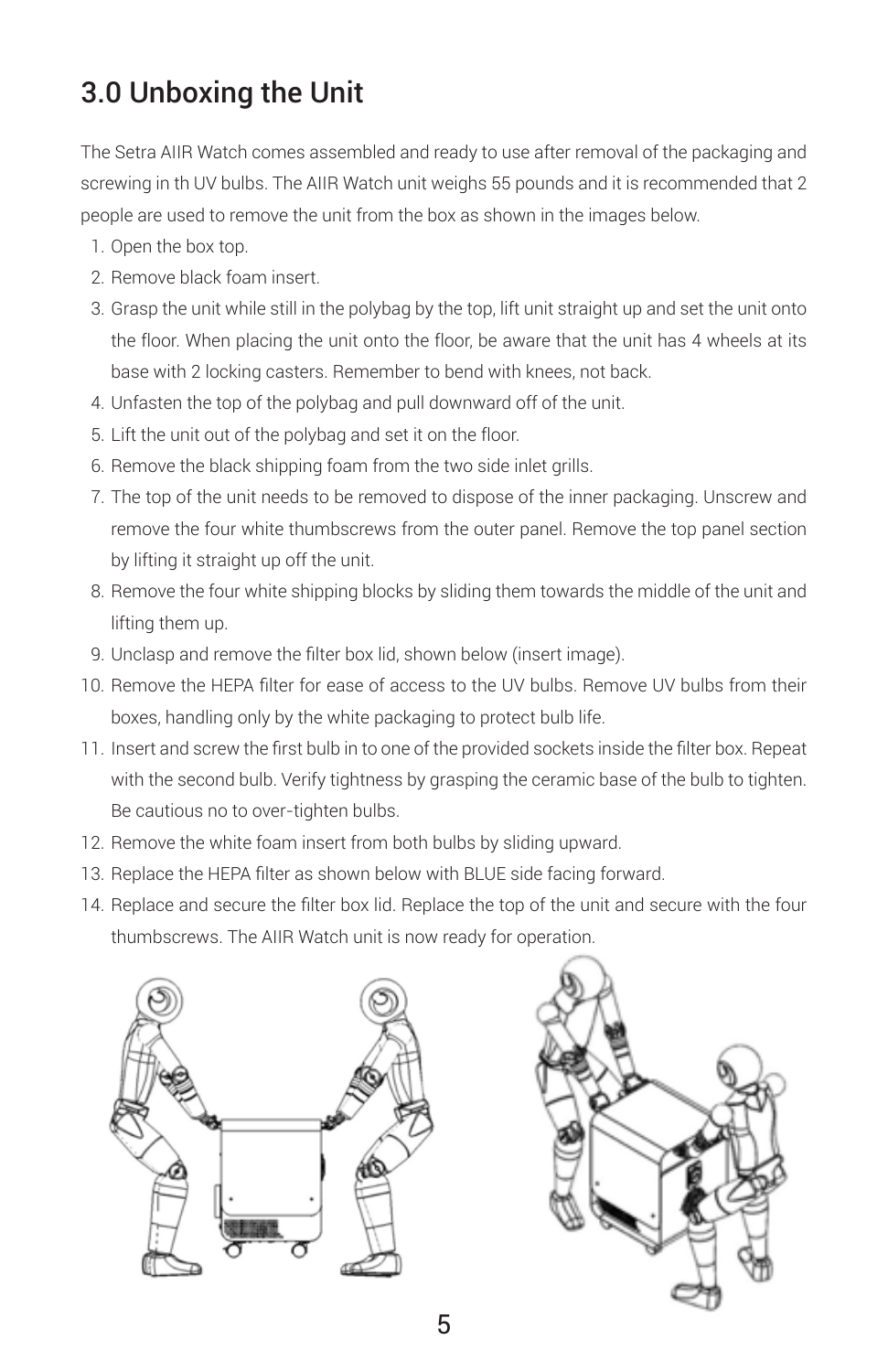# 4.0 Installation

#### **4.1 AIIR Watch Unit Set Up**

The AIIR Watch arrives assembled and once removed from the box it can be moved to the desired location via the wheels on the unit. Be sure to install AIIR Watch in a dry, indoor location. The unit will be powered via its 120 VAC power cord (6 ft length) so be sure to locate the unit close enough to a power outlet. To prevent movement when unit is in desired location, place locking casters into "locked" position by pressing down on the levers as shown.



#### **4.2 Exhaust Set Up and Isolation Room Considerations**

There are multiple scenarios available for the exhaust set up from the AIIR Watch Unit. The unit is provided with flexible exhaust hose, worm-gear clamps, and telescoping vent for exhausting out a standard window.

Place a worm-gear clamp onto one end of the flexible duct and slide the flexible duct onto the exhaust port of the unit. Tighten the clamp using a flat-bladed screwdriver or nut driver.

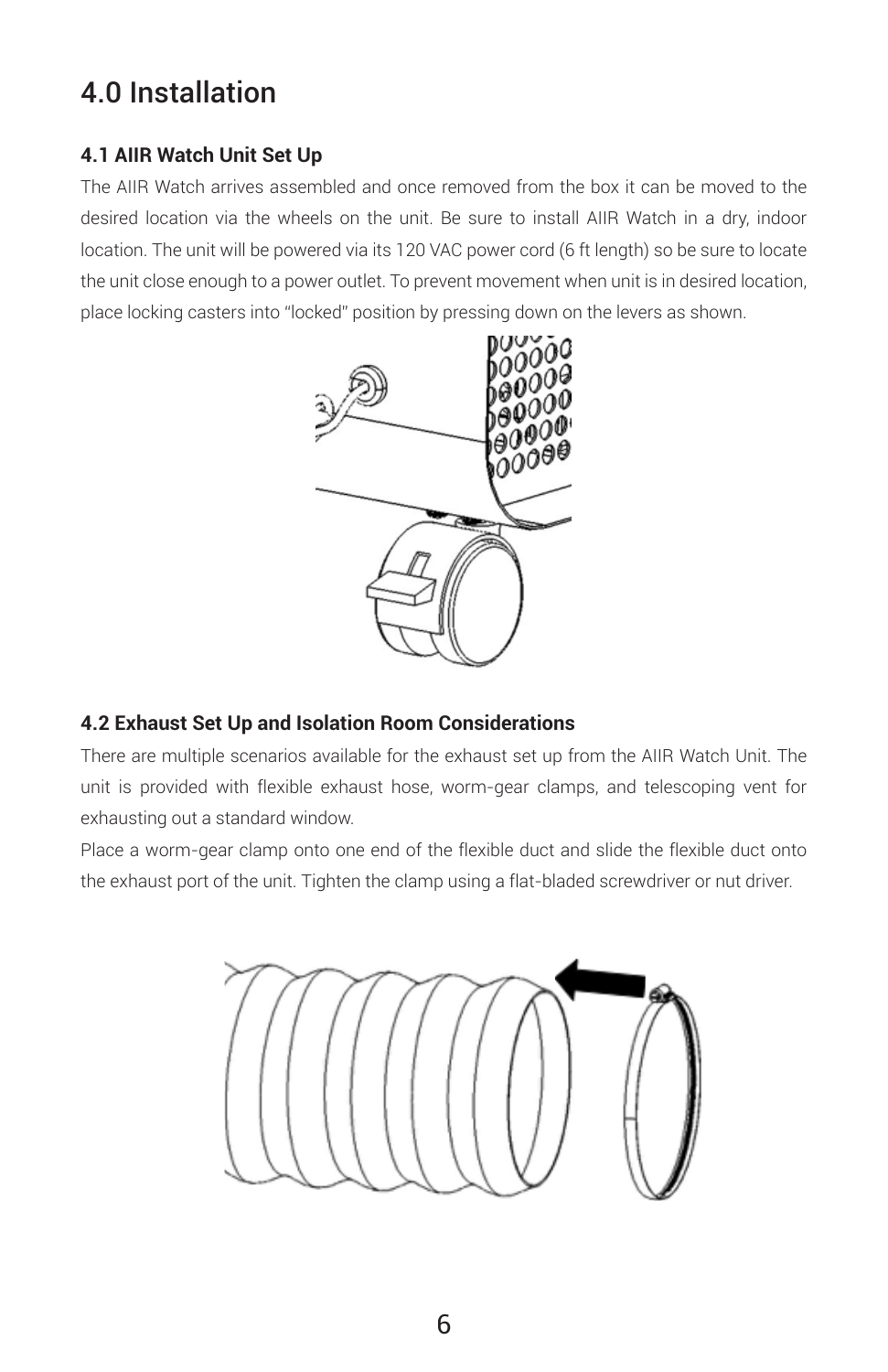

*Caution*: DO NOT reach into the exhaust port of the unit with hands and DO NOT attempt to place foreign objects inside the exhaust port. This could result in injury or damage to the unit. The three exhaust scenario options are described below:

- 1. Exhausting out a standard window with the provided accessories.
	- a. Open the window and place the telescoping vent assembly into place with external cowling facing downward for weather protection.
		- i. Dimensions of the vent are:
			- Height: 10 inches
			- $\cdot$  Total Depth:  $5 3/8$  inches
			- Panel Depth (part held in place by window):  $1 1/8$  inches
			- Length (adjustable): 24 to 36 inches



*Figure 1. Inside view of window vent. Flexible duct is connected to this end.*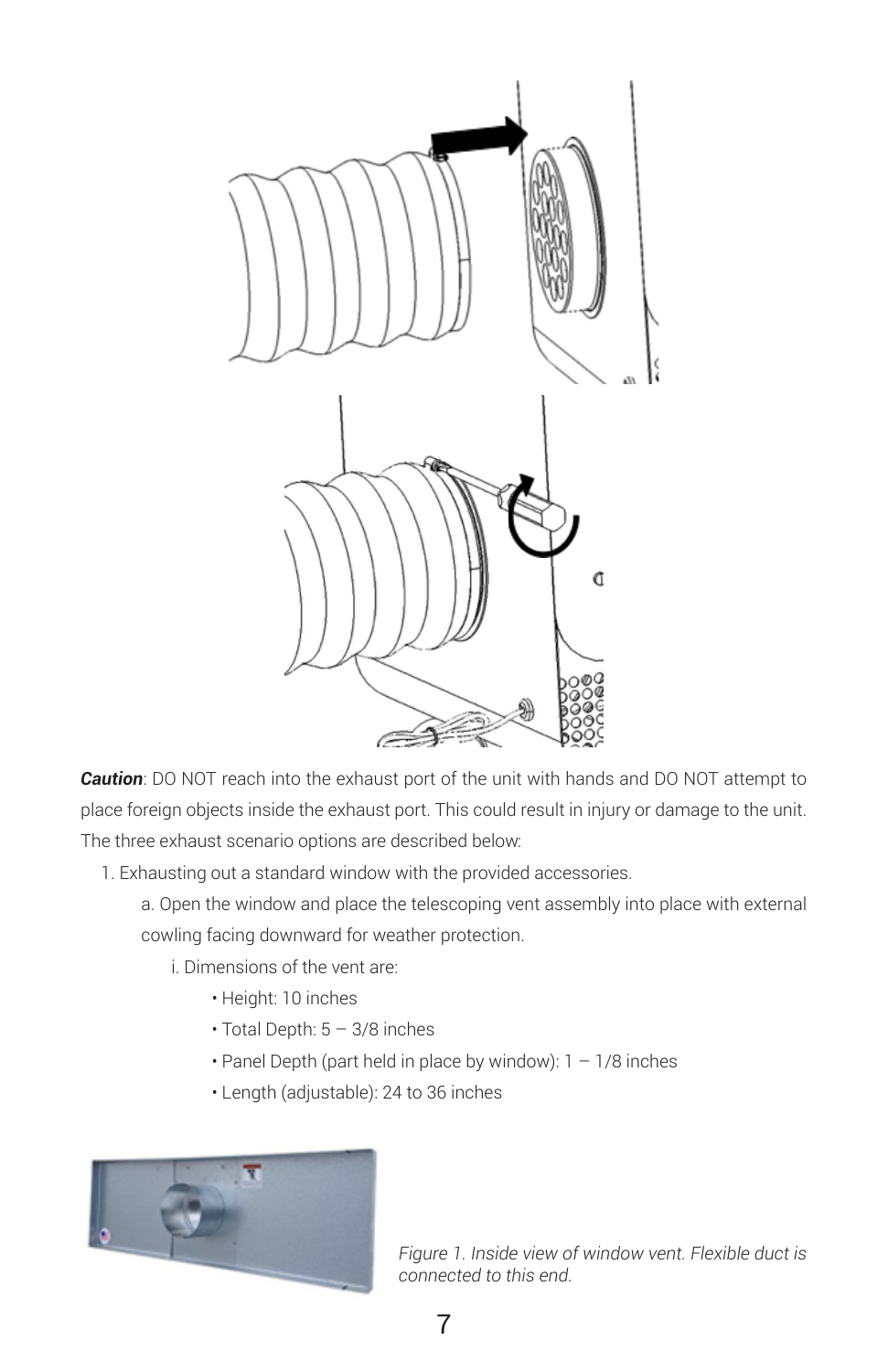

*Figure 2. Outside view of window vent. Be sure to position the opening downwards to prevent debris/rain from entering.*

b. Extend the wings of the telescoping vent assembly until the vent assembly fills the window opening. Appropriate steps should be taken to seal the vent assembly into the window and to ensure the window has no leaks around its periphery.



c. Place a worm-gear clamp onto the existing end of the flexible duct and slide the flexible duct onto the exhaust port of the vent assembly. Tighten the clamp using a flat-bladed screwdriver or nut driver.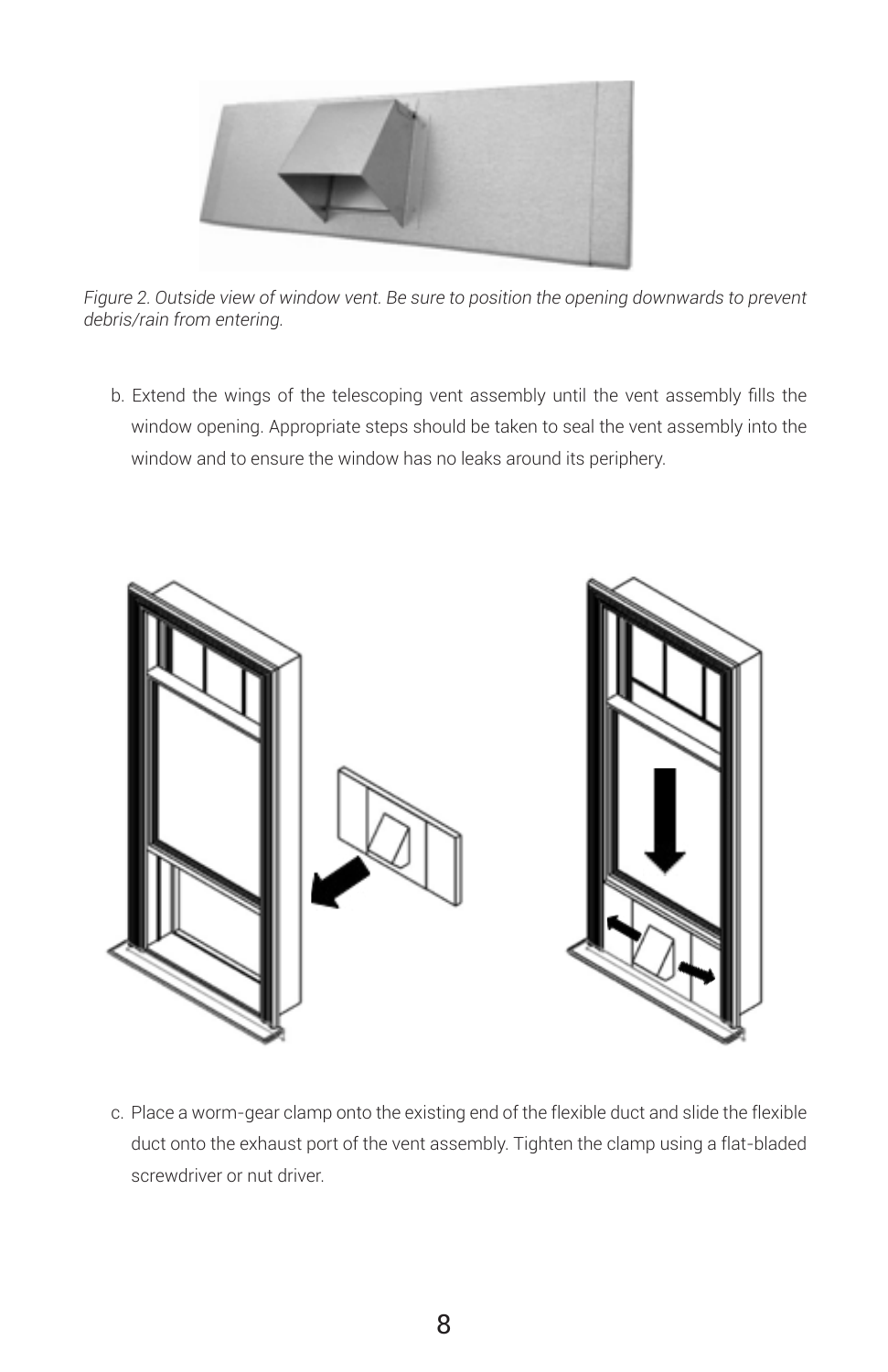d. If exhausting out a window is desired, but the space has non-standard windows – e.g. casement windows – the Setra AIIR Watch flexible exhaust hose can be used with other window vent adapters. Non-standard window vent adapters are commercially available for use with other items that need to exhaust out a window, like an air conditioning unit.

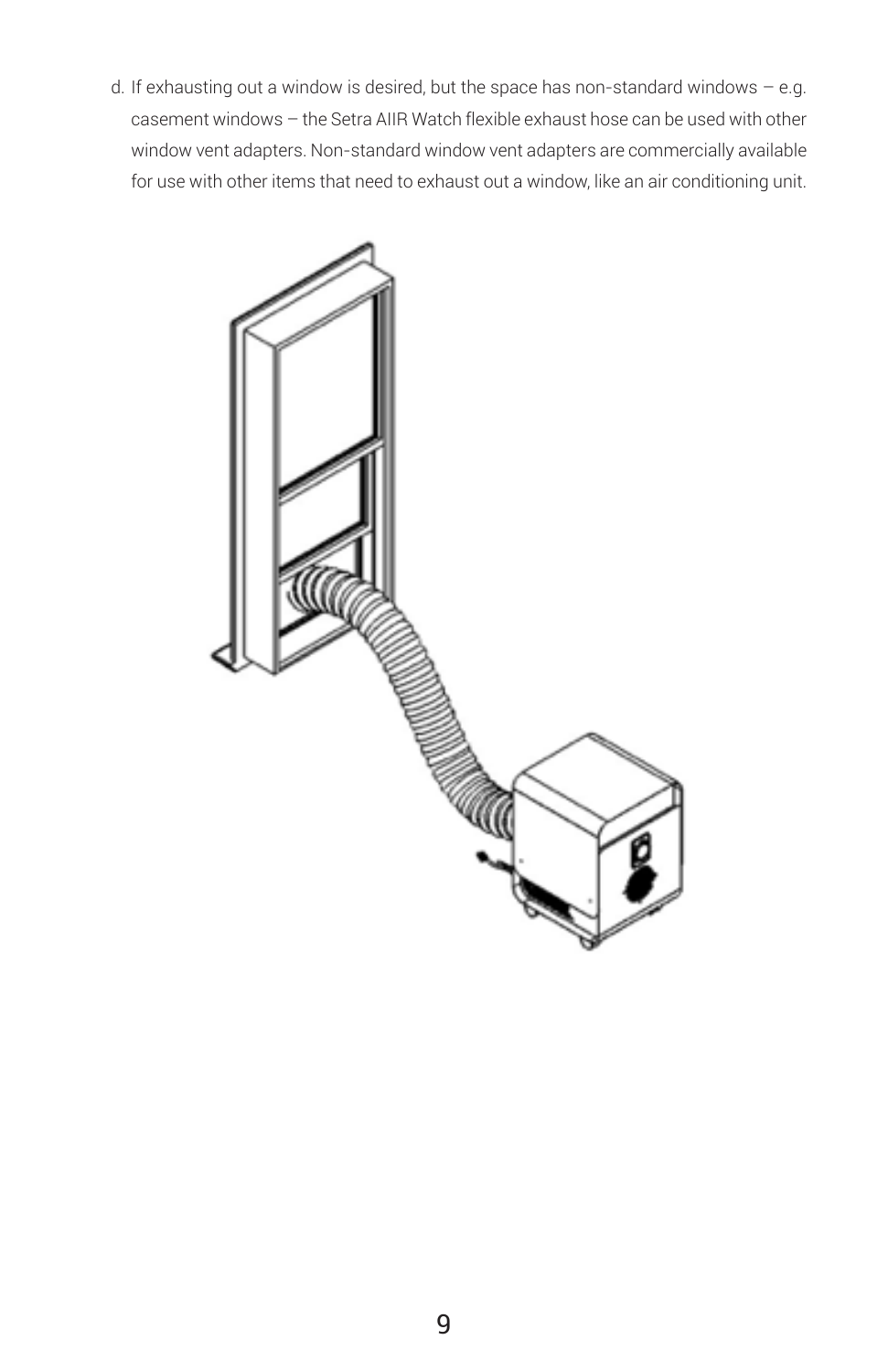2. The vent assembly can also be used in place of a commercial ceiling tile, exhausting treated air into the space above the ceiling. The telescoping vent assembly will fit into many ceiling tile set ups. Note: the remaining gap in the ceiling tile space is then filled by cutting the existing ceiling tile to the appropriate size and re-fitting into that gap. The exhaust hose is then connected to the vent assembly in the same manner as the window scenario.



3. The exhaust hose can also be connected directly into the existing HVAC system exhaust. It is recommended to contact a local HVAC professional for custom HVAC installations.

**Caution**: For isolation room applications, the room must be sealed of all leaks from floor to ceiling including door gasketing, light fixture air leaks, ceiling tiles and any windows.

Competing air streams such as the presence of air conditioning vents or forced hot air vents must be accounted for by dampening or other means as to not significantly interfere with the performance of the unit in pulling the room to a negative pressure. Any un-powered return vents in the room not being used by the AIIR Watch should be sealed OFF as the AIIR Watch unit itself is now acting as the HVAC return for the room.

If connecting the exhaust of the AIIR Watch to an existing HVAC return or building exit duct, this duct should be under powered flow. Extended lengths of exhaust from the unit without augmented flow assist will degrade the ability of the unit to pull the room negative.

The performance of the AIIR Watch has been tested in controlled and sealed-room conditions using a telescoping window vent (pictured here) and 6 feet of flexible ducting connected using worm-gear clamps on each connection.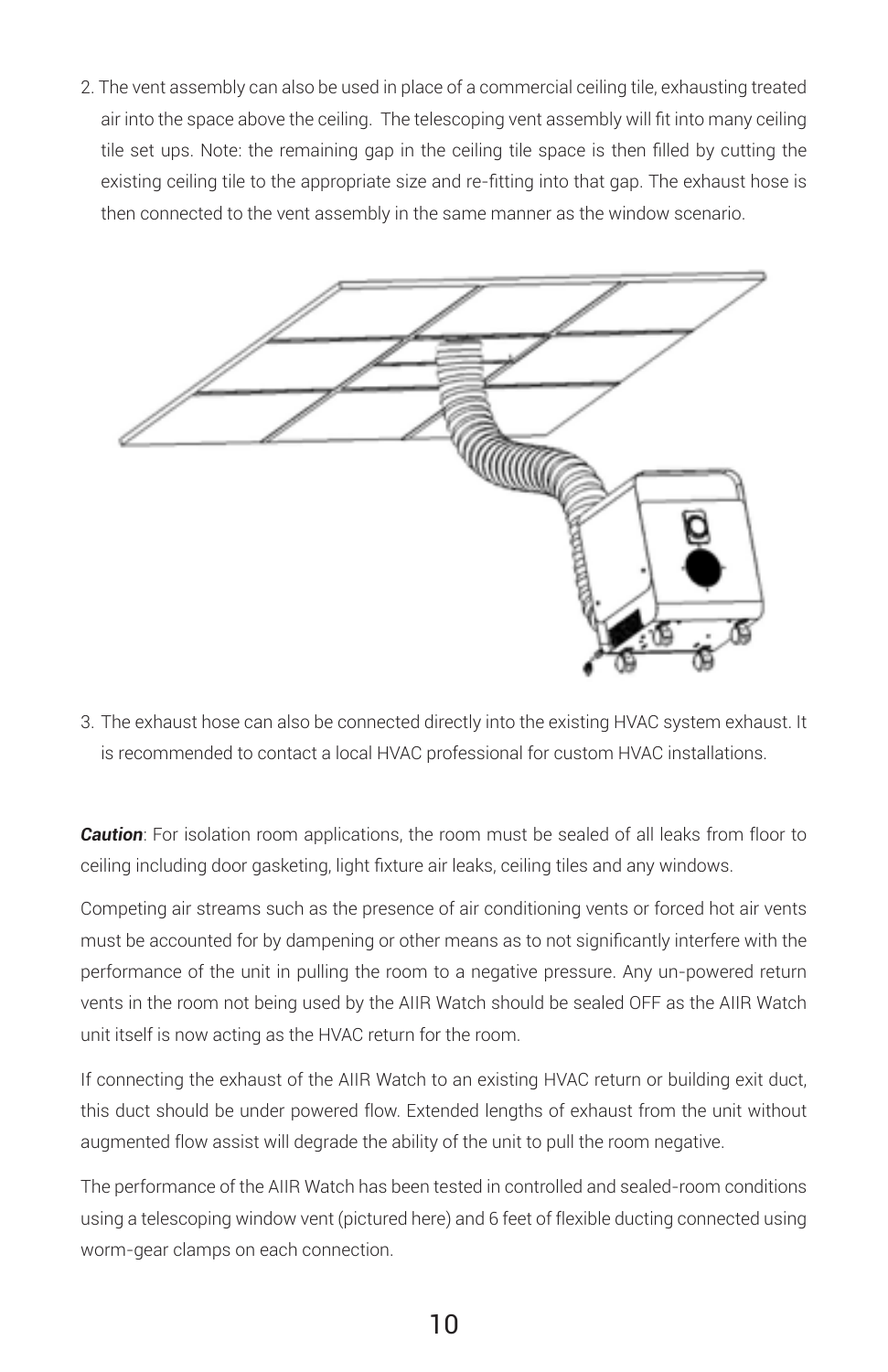#### **4.3 Setra LITE Set Up**

The Setra AIIR Watch, when ordered under part number AIIR06AA will include the Setra LITE Room Pressure Monitor. This is a stand-alone room monitor to be mounted outside of the pressurized space. The Setra LITE Room Pressure Monitor is not attached to or a part of the Setra AIIR Watch unit. Setra Lite is about the size of a standard light switch and just as simple to install. It fits in a single-gang US electrical box and is



powered by 24VAC or 24VDC. As an additional installation option, the included Quick Mount kit can be used to mount the unit via a single hook with the bracket and then power the unit via a standard power outlet with the included power adapter.

#### **Pressure Pickup Port**



The Setra LITE monitor is mounted outside the pressurized space and a Pressure Pickup Port (RPS) is mounted inside the pressurized space. The RPS also fits in a single-gang electrical box and is connected to the Setra LITE monitor via 1/8 in. ID silicon tubing (supplied by the installer). The tubing is connected on one end directly to the port at the rear of the monitor outside

the pressurized space and connected at the other end to the rear face of the RPS at the barbed fitting. Be sure to locate the Pressure Pick Up Port at least 6 ft away from any other HVAC/ Air Vents in the room. If other air flows in the room are located too close to the Pressure Pick Up Port it will interfere with the accuracy of the Setra LITE Room Pressure Monitor measurement.

#### **Power**

The Setra LITE monitor can be powered in one of two ways: (1) via the included power adapter plugged into a standard outlet (if mounting with the Quick Mount kit bracket) or (2) via 24 VAC or 24 VDC wiring run to the unit if mounting in a single



gang box. The back of Setra LITE has a 3-pin terminal block used to connect power via the 2 pins on the right when looking at the rear of the unit. Connect the 24 VDC (+/- 10%) or 24 VAC (18-32 VDC operational), 50-60 Hz lines to the two right terminals (shown) typically black (B) and red (R) wire.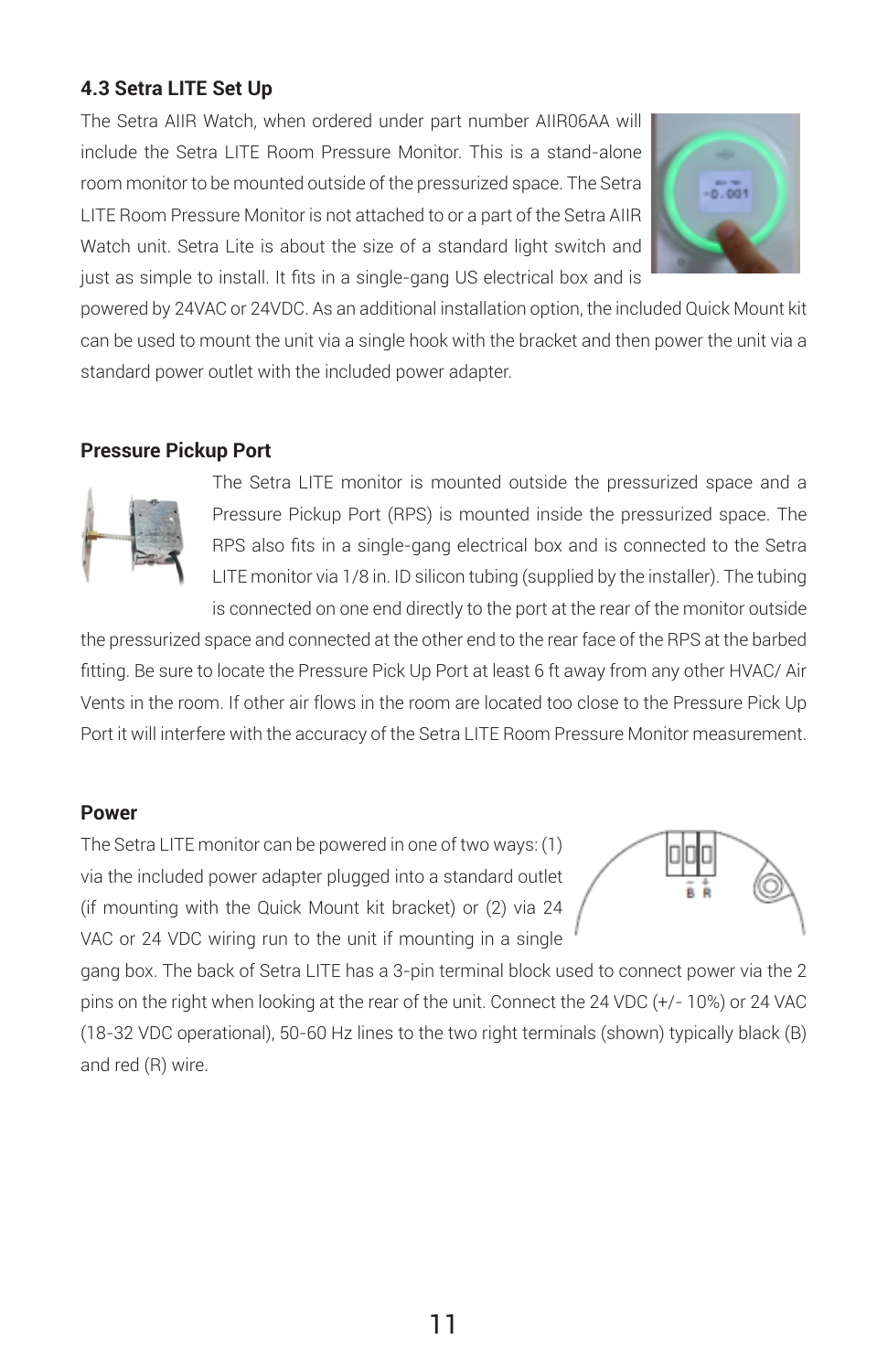# 5.0 Operation

#### **5.1 AIIR Watch Unit Operation**

After having completed removal of the unit from its packaging, according to this installation guide, continue with the instructions below to begin operation of the unit:

- 1. Plug the unit into a 120 VAC grounded electrical receptacle.
- 2. Verify all four outer housing thumbscrews are in place and hand tight.
- 3. Turn the unit ON using the power switch located on the upper rear of the unit.
- 4. The unit should power up and flow should begin.
- 5. The filter alert on the unit will start automatically and should show a GREEN light during operation.



**Note:** Do not attempt to remove the top cover while the unit is running. The unit has a built-in safety feature so that the top panel cover cannot be removed while the unit is operating. The 4 white thumbscrews need to be fully removed in order to remove the white panel cover from the unit. The white thumbscrew on the back-left side (when facing the front of the unit) of the panel is connected to a safety switch. If that screw is loosened while the unit is ON then the unit will automatically switch OFF. If removing the top panel cover be sure the unit is switched OFF and unplugged.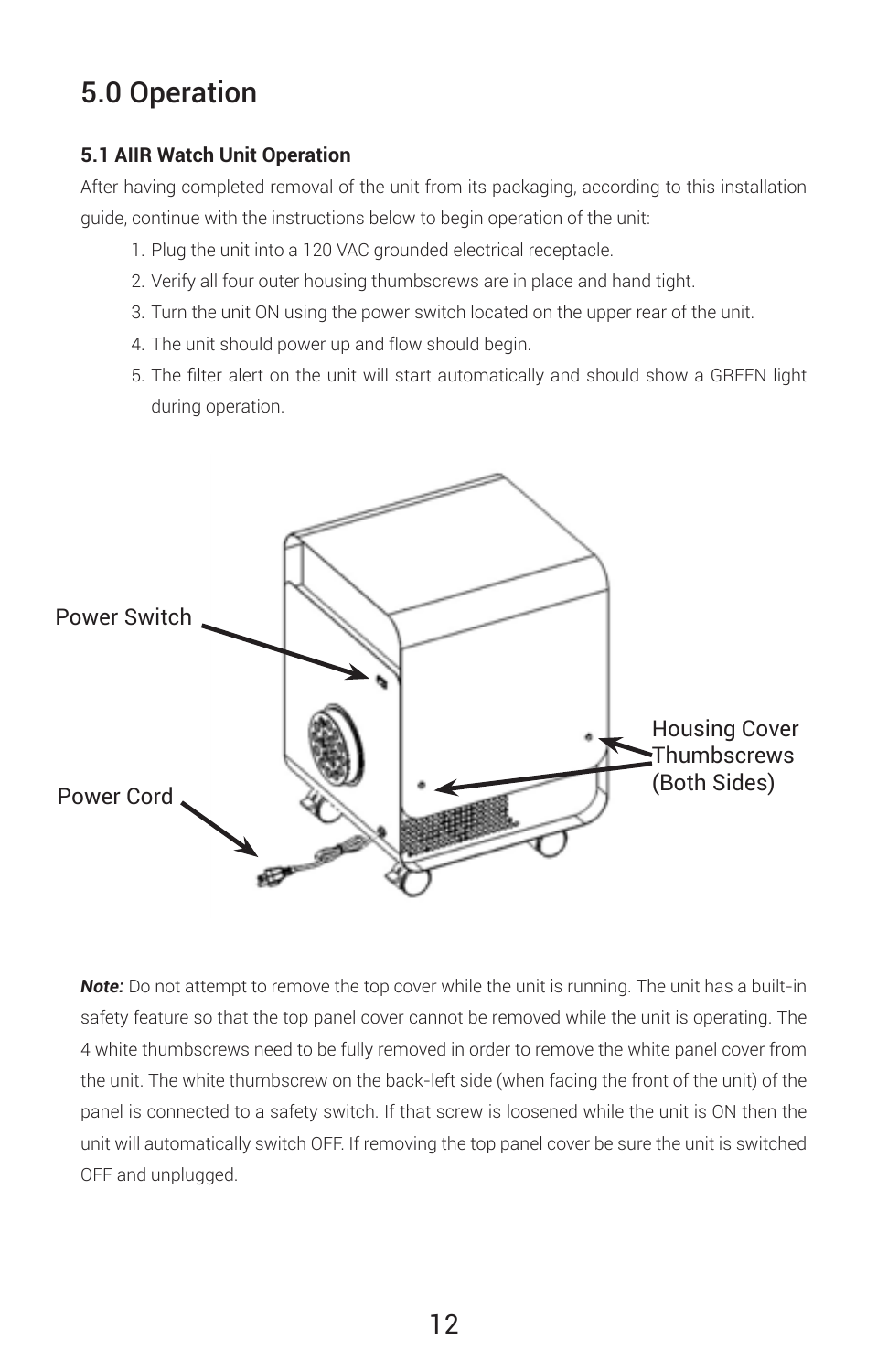#### **5.2 Filter and UV-C Bulb Status Alert**

The filter alert light ring located on the AIIR Watch unit will provide visual indication of the HEPA Filter and UV-C Bulb status while the unit is powered on. During normal operation the light ring on the AIIR Watch will glow green.

The filter alert light ring is monitoring the cleanliness of the HEPA filter via pressure drop across the filter. The filter alert will glow yellow when the filter is becoming clogged to allow for time to coordinate filter replacement. Upon replacement of the clogged filter, the alert ring will automatically return to green.

The alert light ring is also set up to monitor the life of the two UV-C bulbs inside the unit. When the UV-C bulbs begin to reach the end of their useful life, the alert ring will turn red. Once the light ring turns red there are approximately 500 hours remaining in the useful life of the bulbs, allowing for time to coordinate replacement of both UV-C bulbs. Upon replacement of both bulbs, simply press the face of the alert light ring below the Setra logo, that will restart the UV-C bulb life timer and automatically return the light ring to green.

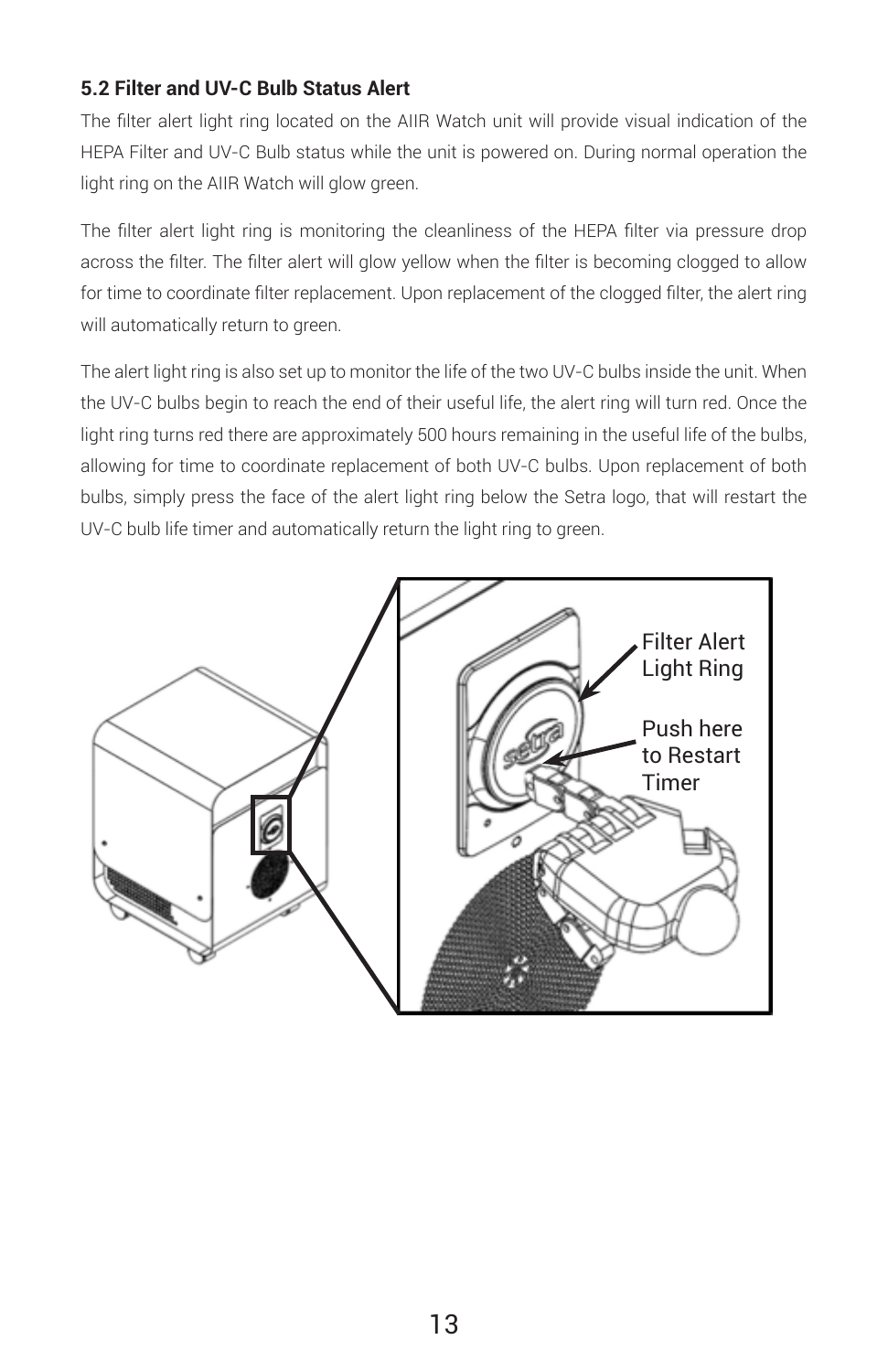#### **5.3 Setra LITE Operation**



The Setra AIIR Watch, when ordered under part number AIIR06AA will include the Setra LITE Room Pressure Monitor. This section of the instructions applies to installations that include the Setra LITE Room Pressure Monitor which is a stand-alone monitor separate from the Setra AIIR Watch unit. Once installed and powered on, the Setra Lite can be configured via the 3 buttons located below the LCD display on the circuit board. To remove the front lens for access to the configuration

buttons, simply grab on the left and right side edges and pull straight away from the wall. The configuration menu can be accessed by holding the LEFT button for 3 seconds.

Various options can be adjusted via the configuration screens, use the RIGHT button (" $V$ ") to navigate to the next screen and the LEFT button ("כ") to navigate to the previous screen and eventually exit the configuration menu.

To change a setting, navigate to the desired setting screen, and press and hold the RIGHT button( $\mathscr{C}\mathscr{C}$ ). The screen text should flash 3 times, indicating ability to adjust the setting. Use the LEFT ("ל") and MIDDLE ("→") buttons to adjust the selected setting. When finished, press the RIGHT button (" $V$ ") to save the setting. The screen text should flash 3 times to indicate return to the main configuration selection screens.

Be sure to use the "Room" screen to select "NEG" for your negatively pressurized room. Then use the "Alarm Limits" screen to select your desired alarm limit – this is the pressure that the Setra Lite ring will turn from green to red to indicate the space is no longer negatively pressurized. When configuration is completed, simply snap the front lens back in place and the unit will resume normal operation.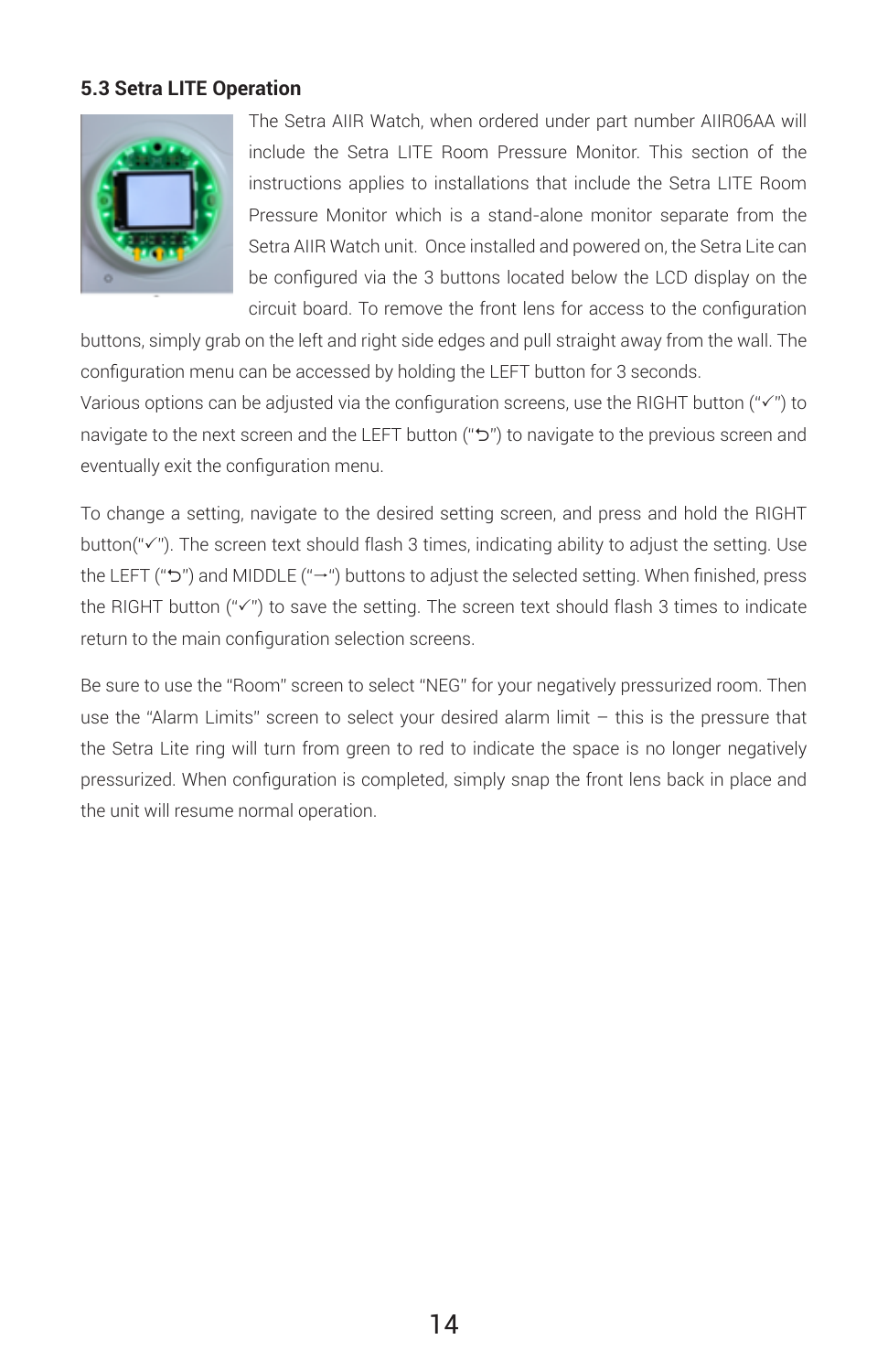# 6.0 HEPA Filter and UV-C Bulb Replacements

When the filter alert located on the front face of the AIIR Watch glows YELLOW, it is time to replace the HEPA filter inside the unit. When the light ring glows RED, it is time to replace the two UV-C bulbs inside the unit. In order to replace these parts, the white outer panel of the AIIR Watch needs to be removed.

**Caution**: When performing replacements, the top outer panel of the unit will need to be removed. Ensure the unit is turned OFF and unplugged. DO NOT attempt to adjust or repair any other part of the AIIR Watch unit, other than the HEPA filter and UV-C bulbs as described in these instructions.

- 1. Turn OFF the unit via the power switch.
- 2. Disconnect the power cord from the wall receptacle.
- 3. Unscrew and remove the 4 white thumbscrews from the outer panel.
- 4. Remove the outer panel section by lifting it straight up and setting it aside.



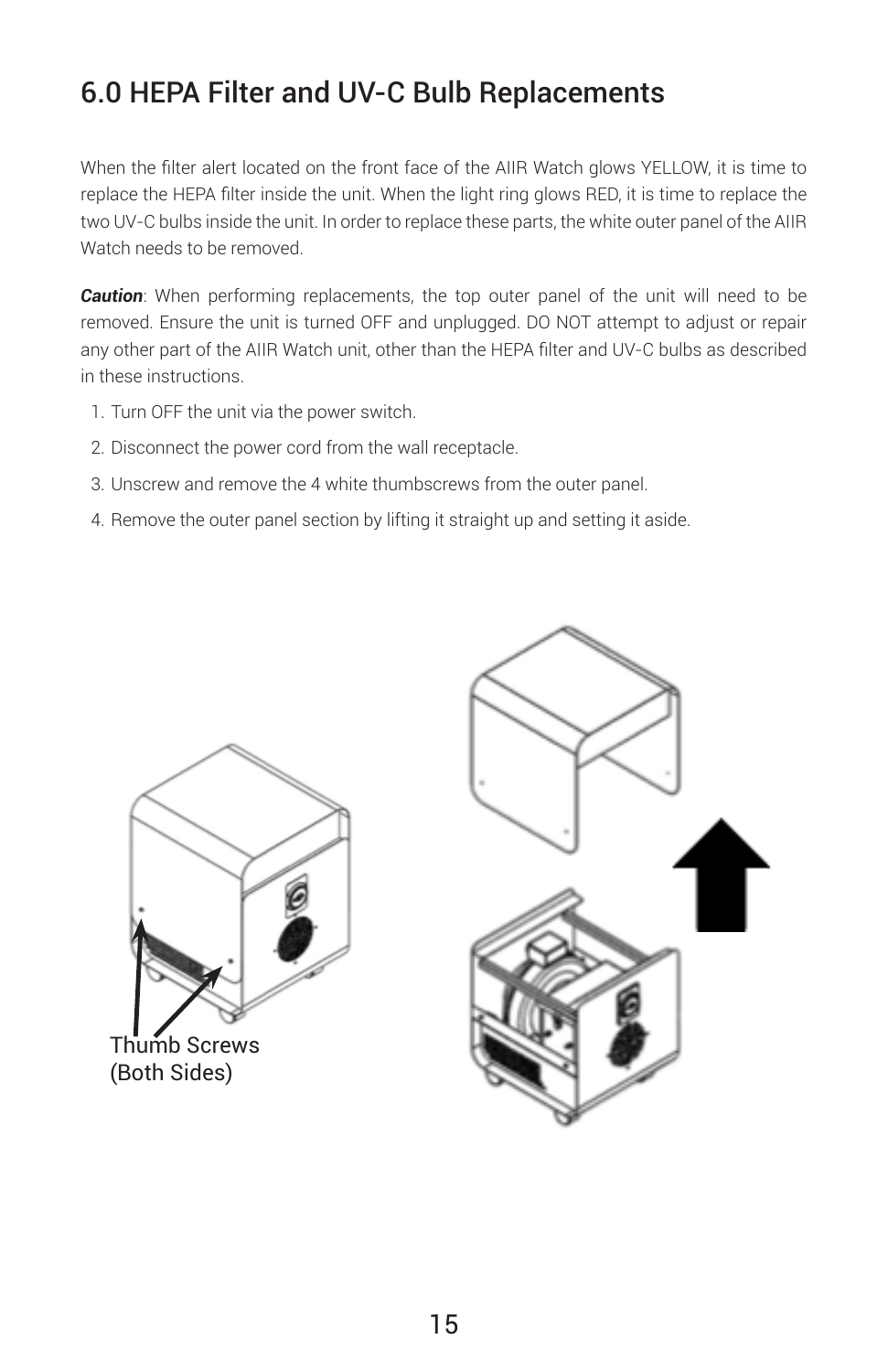#### **6.1 HEPA Filter Replacement**

Once the outer panel is removed, the inside of the unit is exposed and ready for HEPA filter replacement. Use only a Setra True HEPA filter (Replacement Part Number = 380415), ordered from Setra Systems. The HEPA filter is designed specifically for this AIIR Watch product.

*Caution*: User should ALWAYS wear disposable gloves when handling the HEPA filter during replacement.

1. The HEPA filter is inside of a Filter Box, which can be opened via the 2 clasps on either side of the box, shown below.



- 2. Remove the top cover from the filter box and set cover aside.
- 3. Lift the filter straight up and out of the filter box and place filter into a bag for disposal.

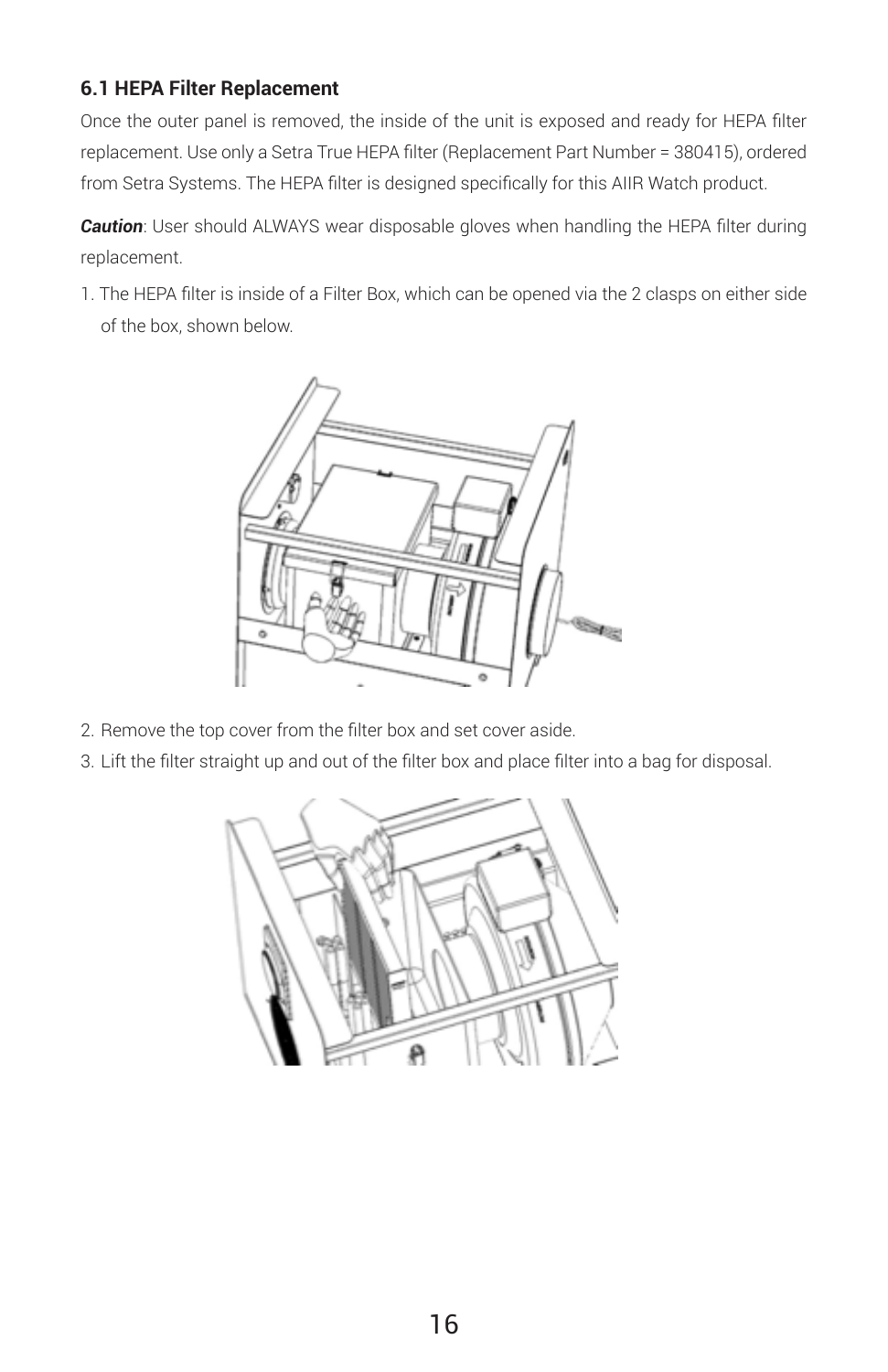4. Replace with the Setra True HEPA filter (Replacement Part Number = 380415). Note the orientation of the filter as shown below. The blue face of the filter is placed towards the front of the AIIR Watch unit. Slide the filter straight down into the filter box using the guiding panels to place the filter in the center of the filter box.



5. Place the filter box cover back on top of the filter box, then engage and close both clasps to complete filter replacement.

#### **6.2 UV-C Bulb Replacement**

Once the outer panel is removed, the inside of the unit is exposed and ready for UV-C bulb replacement. Use only a Setra non-ozone UV-C bulb (Replacement Part Number = 380416), ordered from Setra Systems. The UV-C bulbs are designed specifically for this AIIR Watch product.

*Caution*: User should ALWAYS wear gloves when handling the UV-C bulbs during replacement. Handling a new UV-C bulb without gloves can transfer oils from the hand onto the bulb which could reduce its service life.

**Caution:** Always turn OFF and unplug the unit before replacing UV-C Bulbs.

1. The UV-C bulbs are inside of the Filter Box, which can be opened via the 2 clasps on either side of the box, shown below.

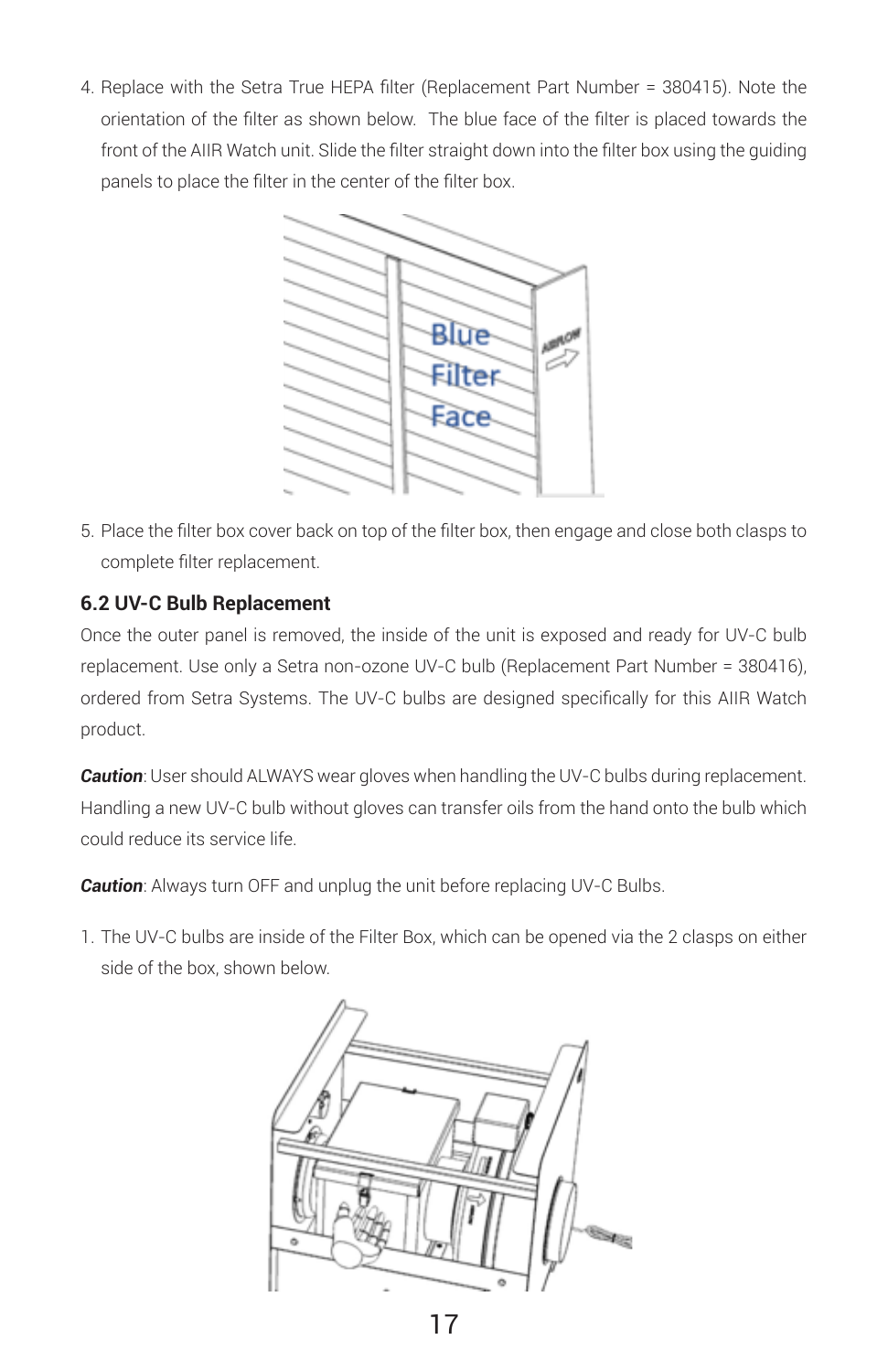2. Access to the bulbs may be easier if the HEPA filter is removed. The filter should be lifted straight up and out of the filter box and placed in a bag to safely set aside while UV-C bulbs are being replaced.



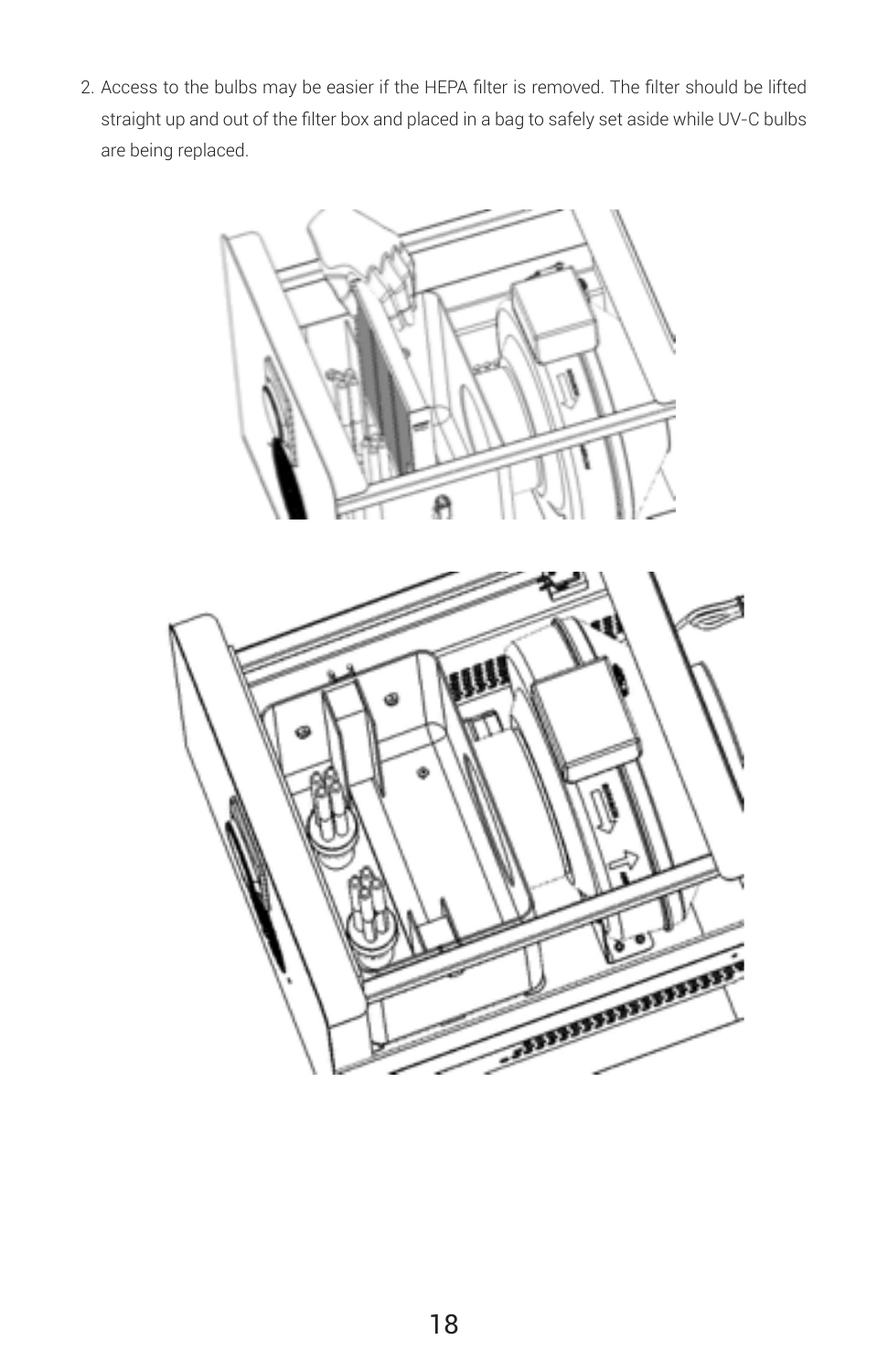3. To remove a UV-C bulb, grasp the bulb with gloved hand and unscrew from the bulb socket as shown below. Remove both UV-C bulbs and safely discard.

*Note***: The sealed UV bulbs contain a small amount of mercury. Dispose of these items at household hazardous waste collection sites only. If the UV bulb breaks, do not vacuum or handle with your bare hands**



4. Replace with 2 new Setra UV-C bulbs by screwing the bulbs into the bulb sockets as shown below. Do not over-tighten the bulbs.

*Caution*: User should ALWAYS wear gloves when handling the UV-C bulbs during replacement. Handling a new UV-C bulb without gloves can transfer oils from the hand onto the bulb which could reduce its service life.

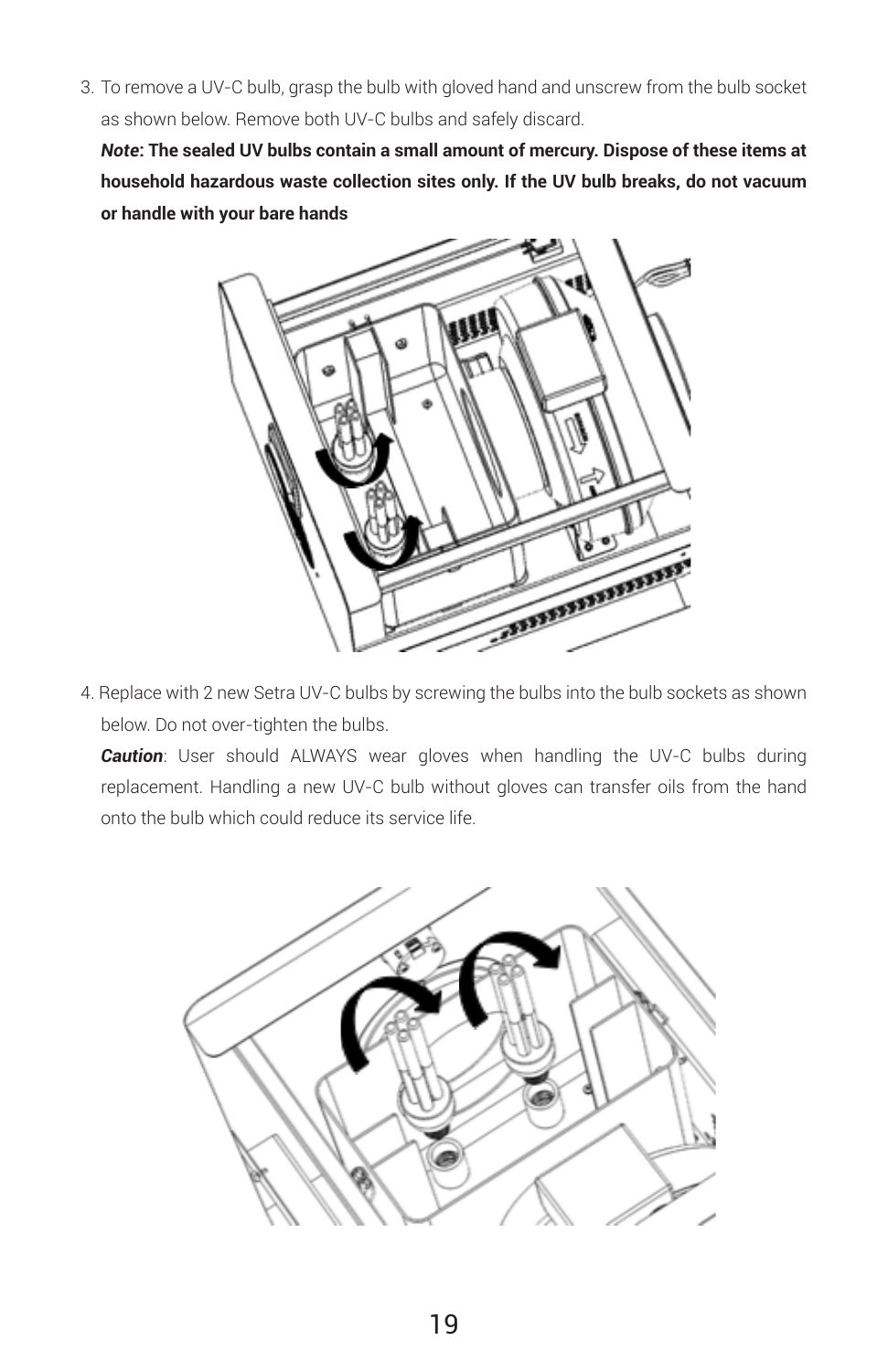5. Return the HEPA filter into place by sliding it straight down into the filter box using the guiding panels to place the filter in the center of the filter box. Ensure that the blue face is placed towards the front of the AIIR Watch unit.



6. Place the filter box cover back on top of the filter box, then engage and close both clasps to complete UV-C bulb replacement.

# 7.0 Additional Resources

#### **7.1 Isolation Room Guidance**

When creating a Negative Pressure Isolation Space using the Setra AIIR Watch there are several factors that could impact the pressure in the space. Refer to Section 4.2 Exhaust Set Up and Isolation Room Considerations of this document for instructions on running the exhaust hose from the Setra AIIR Watch to the exhaust location and for room air flow considerations. Included in this section are additional tips and considerations for setting up a Negative Pressure Isolation Space.

If forced AC or forced hot air is used, these competing incoming airflows will need to be adjusted to a flow rate below 350 CFM which is the flow rate at which the AIIR Watch is removing air to create negative pressure.

Also consider, if your exhaust tubing is long, e.g. 25 ft or more, this will reduce the CFM strength of the AIIR Watch unit.

Consider all the places that air could leak into the space when looking to achieve negative pressure. These could include spaces around doors, light fixtures, windows, unused vents, ceiling tiles. These areas can be easily covered/sealed with commercially available products (e.g. door draft stoppers).

Monitoring the negative pressure with the Setra LITE will help provide a constant reading of the pressure achieved in the room.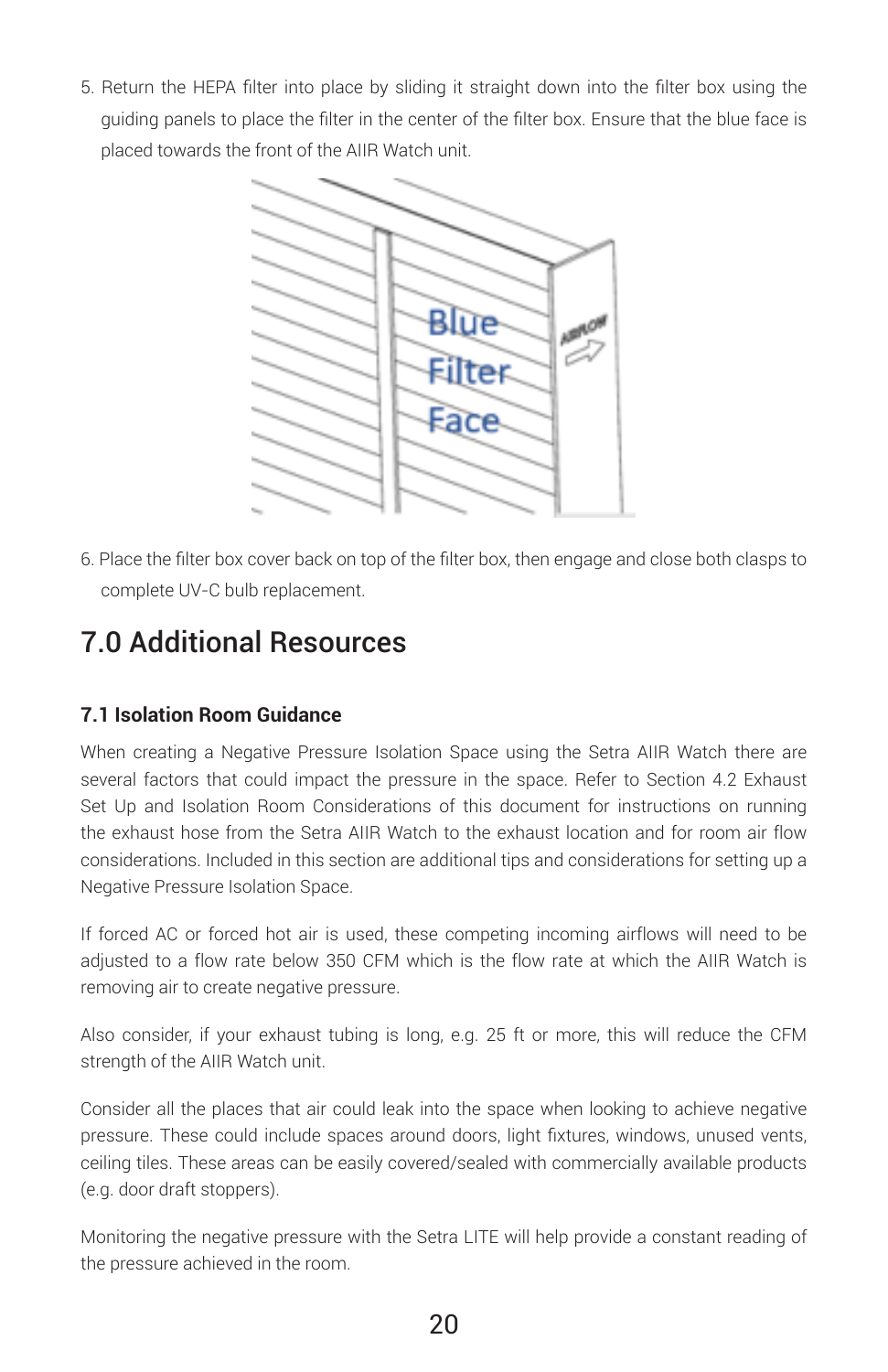#### **7.2 Troubleshooting Tips**

| Problem                                                                                                                           | <b>Possible Causes</b>                                                                                                                                                                                                                 |  |
|-----------------------------------------------------------------------------------------------------------------------------------|----------------------------------------------------------------------------------------------------------------------------------------------------------------------------------------------------------------------------------------|--|
| Unit will not turn on or unit was running and<br>now is stopped.                                                                  | One of the UV bulbs are loose in the bulb<br>socket. Verify UV bulbs are screwed into<br>their sockets fully.                                                                                                                          |  |
|                                                                                                                                   | The left-rear housing thumbscrew has<br>become loose or has been removed. Verify<br>all four housing thumbscrews are fully<br>tightened.                                                                                               |  |
|                                                                                                                                   | The unit has experienced a surge in<br>electrical system due to lightning or other<br>power surge and the power switch has<br>automatically disconnected. Toggle power<br>switch to the OFF position and return to the<br>ON position. |  |
|                                                                                                                                   | Power cord is unplugged. Verify plug is<br>securely installed in electrical receptible                                                                                                                                                 |  |
|                                                                                                                                   | Power cord is damaged. Review length of<br>power cord for any damage. If damaged, do<br>not attempt repair. Call customer service.                                                                                                     |  |
| Filter Alert light ring is showing a YELLOW<br>light                                                                              | Filter has become clogged beyond the pre-<br>set alert level. Replace filter (Replacement<br>Part Number = 380415).                                                                                                                    |  |
| Filter Alert light ring is showing RED light                                                                                      | UV-C bulb life alert has reached its pre-<br>set limit of 7,500 hours. Replace both<br>UV-C bulbs (Replacement Part Number =<br>380416) within 500 hours and re-set the<br>timer according to Section 5.2 of these<br>instructions.    |  |
| Filter Alert light ring is showing no light<br>(under normal operation Filter Alert light<br>ring should be showing GREEN light). | Filter Alert has had malfunction. Call Setra<br>Systems Tech Support.                                                                                                                                                                  |  |
|                                                                                                                                   | Power cord is unplugged. Verify plug is<br>securely installed in electrical receptible<br>and power to the outlet is on.                                                                                                               |  |
|                                                                                                                                   | Power cord is damaged. Review length of<br>power cord for any damage. If damaged, do<br>not attempt repair. Call customer service.                                                                                                     |  |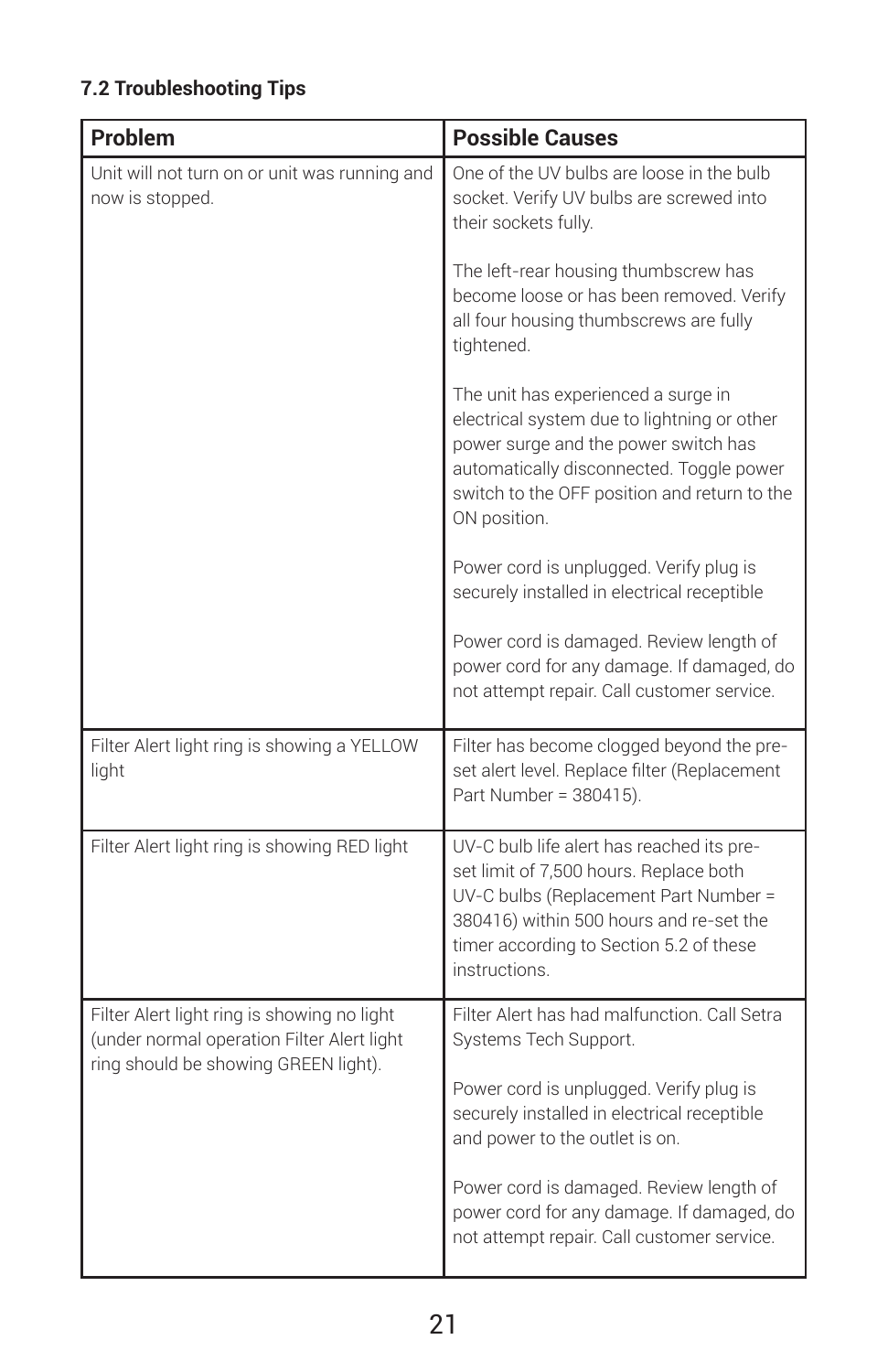| Unit is used in a negative pressure isolation<br>space and monitoring of the room is<br>showing a "sudden" neutral or near-neutral<br>pressure condition.  | For sudden neutral or near-neutral pres-<br>sure conditions, verify competing flows<br>in the room or in the hallway are properly<br>dampened to allow sufficient room isolation<br>relative to adjacent spaces.<br>Verify the expected room seals are still in<br>place - ensure doors and windows are<br>closed and ceiling tiles are in place.<br>Verify that both inlet grills on the two sides<br>of the unit are not obstructed. Note: the<br>inlet grills are only on the sides of the unit,<br>not the front or back.<br>Verify the exhaust of the unit is not ob-<br>structed or dampened.<br>Verify the exhaust hose connections are<br>Secure |
|------------------------------------------------------------------------------------------------------------------------------------------------------------|----------------------------------------------------------------------------------------------------------------------------------------------------------------------------------------------------------------------------------------------------------------------------------------------------------------------------------------------------------------------------------------------------------------------------------------------------------------------------------------------------------------------------------------------------------------------------------------------------------------------------------------------------------|
| Unit is used in a negative pressure isolation<br>space and monitoring of the room is<br>showing a "gradual" neutral or near-neutral<br>pressure condition. | The HEPA filter has become clogged<br>beyond the ability of the unit to move<br>sufficient air in this room scenario but<br>may not be showing YELLOW ring. Order<br>replacement HEPA filter from Setra<br>(Replacement Part Number = 380415) and<br>complete filter replacement per section 6.1<br>of these instructions.<br>Operating conditions of the space under<br>these conditions may require adjustment<br>of the pressure drop alert level on the Filter<br>Alert light ring. Contact Setra Systems<br>technical support for quidance in setting a<br>new alert level based on your special room<br>conditions.                                |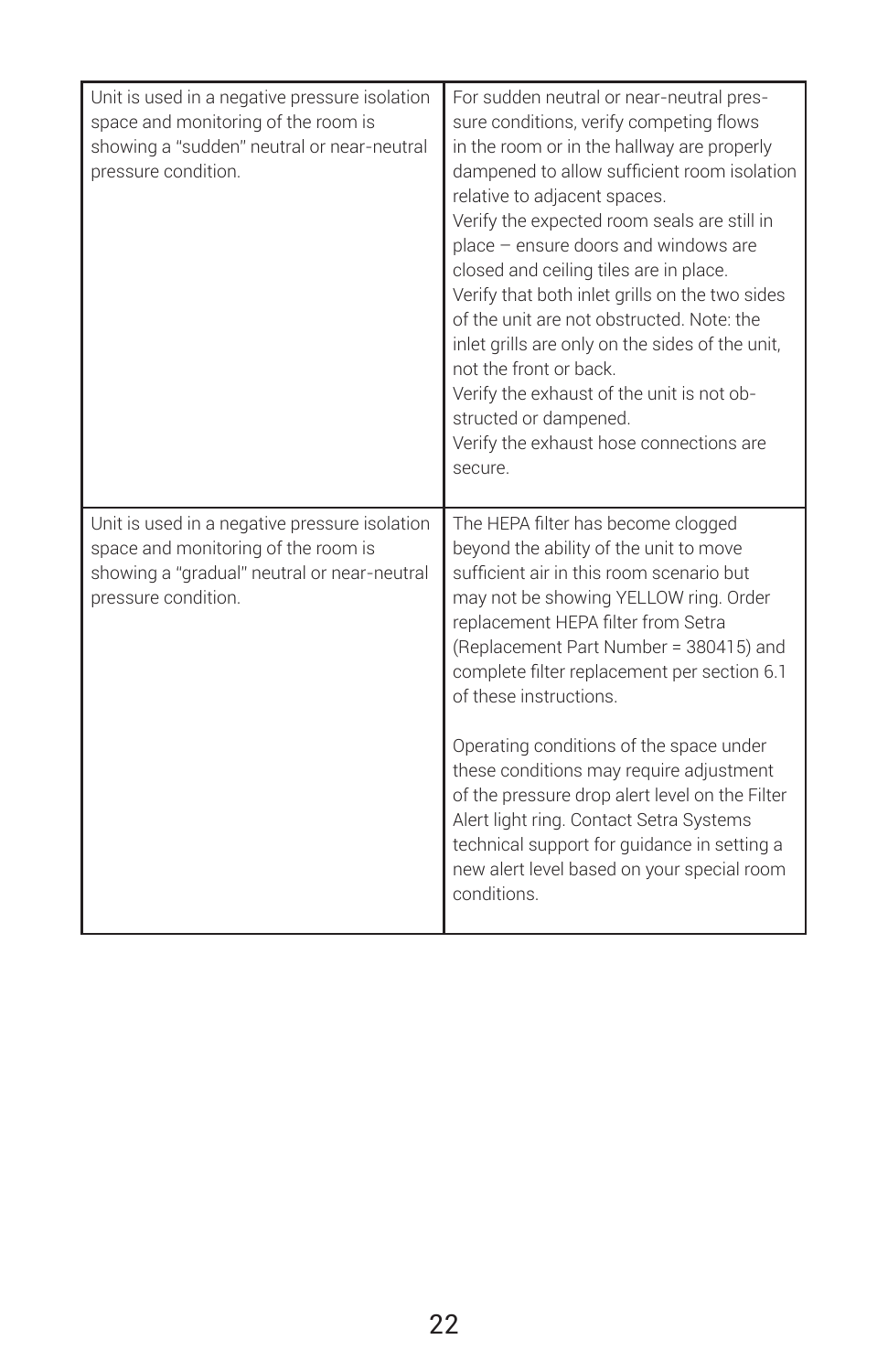#### **7.3 Setra LITE Detailed Instructions**

If needed, the detailed Operating & Installation Guide for the Setra LITE Room Pressure Monitor is available on Setra's website under the Setra LITE product page.

https://www.setra.com/product/room-pressure-monitors/setra-lite

# 8.0 Returning products for repair

When returning a product to Setra Systems, please use the link provided below to submit a request for a return number and receive detailed instructions for the return.

https://www.setra.com/support/service

# 9.0 Limited warranty & limitation of repair

SETRA warrants its products to be free from defects in materials and workmanship, subject to the following terms and conditions: Without charge, SETRA will repair or replace products found to be defective in materials or workmanship within the warranty period; provided that:

a) the product has not been subjected to abuse, neglect, accident, incorrect wiring not our own, improper installation or servicing , or use in violation of instructions furnished by SETRA;

b) the product has not been repaired or altered by anyone except SETRA or its authorized service agencies;

c) the serial number or date code has not been removed, defaced, or otherwise changed; and

d) examination discloses, in the judgment of SETRA, the defect in materials or workmanship developed under normal installation, use and service;

e) SETRA is notified in advance of and the product is returned to SETRA transportation prepaid.

Unless otherwise specified in a manual or warranty card, or agreed to in a writing signed by a SETRA officer, SETRA AIIR Watch products shall be warranted for one year from date of sale.

The foregoing warranty is in lieu of all warranties, express, implied or statutory, including but not limited to, any implied warranty of merchantability for a particular purpose.

SETRA's liability for breach of warranty is limited to repair or replacement, or if the goods cannot be repaired or replaced, to a refund of the purchase price.

SETRA's liability for all other breaches is limited to a refund of the purchase price. In no instance shall SETRA be liable for incidental or consequential damages arising from a breach of warranty, or from the use or installation of its products.

No representative or person is authorized to give any warranty other than as set out above or to assume for SETRA any other liability in connection with the sale of its products.